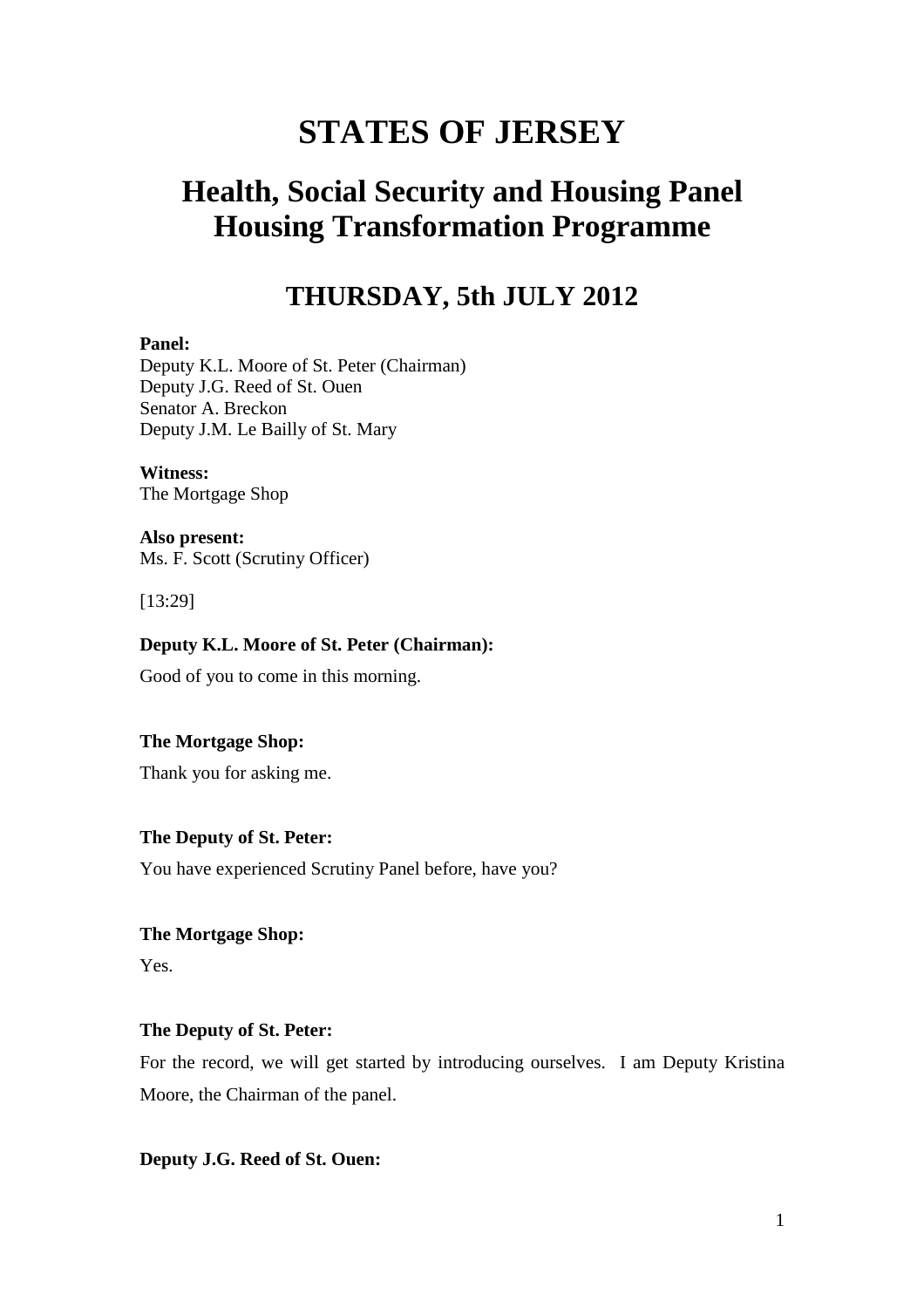Deputy James Reed, panel member.

#### **Deputy J.M. Le Bailly of St. Mary:**

Deputy John Le Bailly, St. Mary, panel member.

**Senator A. Breckon:**

Senator Alan Breckon, panel member.

**Ms. F. Scott (Scrutiny Officer):**

I am Fiona Scott, Scrutiny Officer.

## **The Deputy of St. Peter:**

If you would be kind enough to introduce yourself as well please?

#### **The Mortgage Shop:**

Peter Seymour, I am the Managing Director of Henley Offshore Financial Services Limited, which trades as, among other things, the Mortgage Shop.

#### **The Deputy of St. Peter:**

Thank you. I believe you have some experience working in the social housing sector or in the Housing Department itself some time ago; could you be kind enough just to set the scene by describing the roles that you held there and your experience?

#### **The Mortgage Shop:**

Yes, it was probably one of the best times of my life, a great experience, and I started off in life as a conveyancer with a large legal organisation and was recruited to join Rodney Baudains and Laurie Huelin who were 2 quite famous personalities at the time, at the States Land Office, and we were commissioned by various committees, principally Housing and Island Development, to acquire sites for, among other things, social housing, and also the States' land developments and road-widening schemes. You name it, we went out and purchased it. It was a very fulfilling experience because I was responsible for assembling the sites of the old slum areas, which were described as slum areas, now they would probably be called the Vieux Quartiers of the town, and I have no joy in saying I was probably responsible for being involved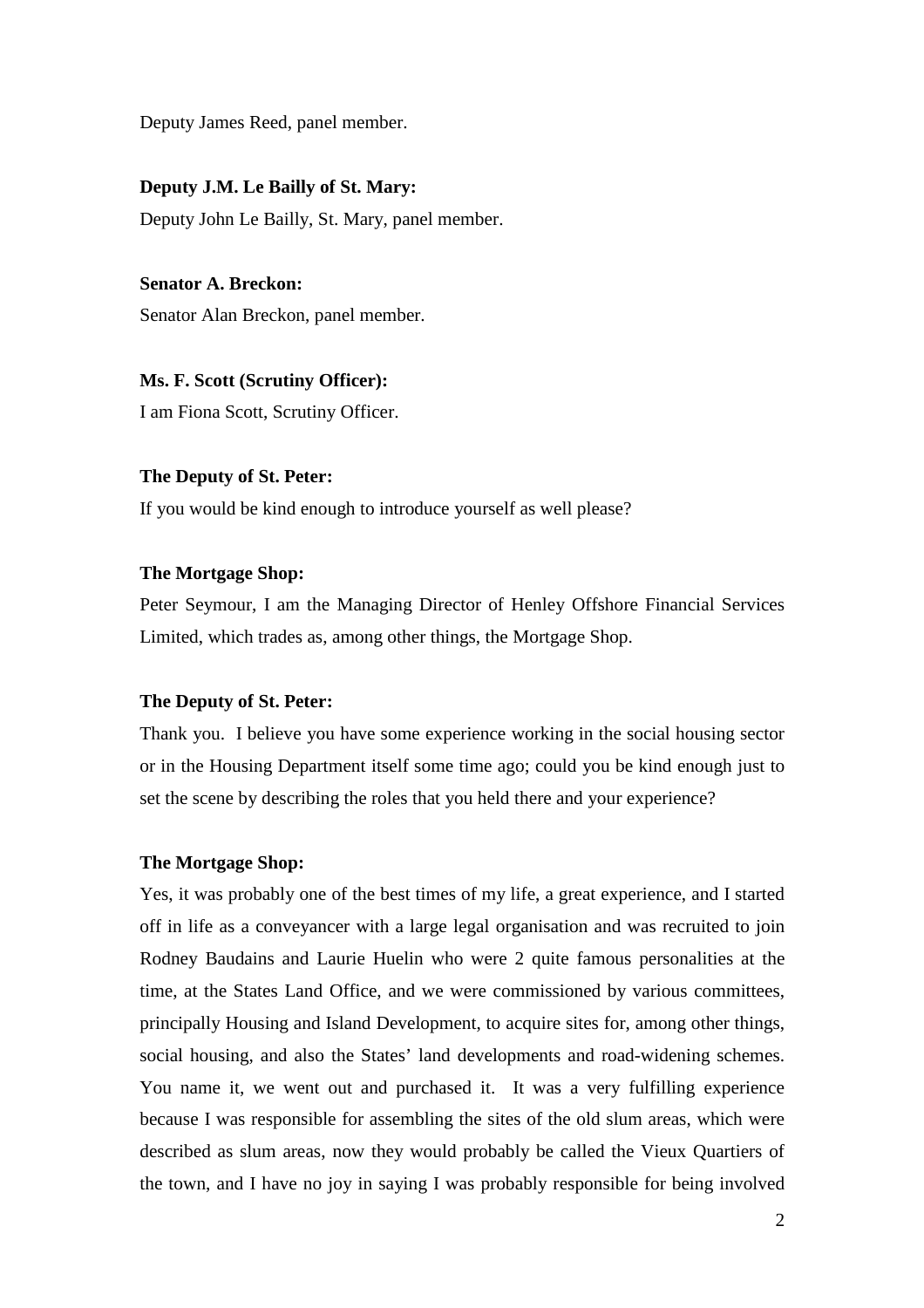with the destruction of these Vieux Quartiers, the true heart of the town. These were in Ann Street, Providence Street, Charles Street, around that area, where Ann Court and De Quetteville Court were constructed. It is going back a while, they have since been flattened, many of them. Also in the area of Hue Street, Dumaresq Street, Old Street and areas like that, where we now see Hue Court and other developments constructed. It was very fulfilling because it gave me the opportunity of acquiring the properties and assembling the sites. Then I was invited to join Ralph Robbins, who was the then Housing Officer, Chief Executive of Jersey Housing, and my role was to manage all the properties, which were owned by the department. In those days I think we had about 4,800 units altogether spread all over the Island, houses, flats, and goodness knows what. I was then given the opportunity of producing the design brief for all new developments which was approved by the Housing and Island Development Committees, seeking the funding, a very large budget was available from the capital resources, in those days, and eventually putting everything together and presenting the final schemes to the various committees for approval. Once complete, the projects then became my responsibility to allocate, manage, maintain and so on and so forth. It became far too highly charged politically and I ran screaming from the whole setup in late 1988 and setting up the Mortgage Shop a while later. That too was a very fulfilling experience all the same because uniquely I was able to acquire sites and then see them developed and then manage them afterwards, and that is really my role, which I enjoyed for 14 years.

#### **The Deputy of St. Peter:**

It sounds like quite a dynamic time where you feel that you have achieved a lot in what is a relatively short period of time. Why do you think that was, that you were able to achieve so much? What was it about the environment at the time, political involvement?

#### **The Mortgage Shop:**

There was a very, very strong political desire to provide those members of the population who needed housing a decent roof over their head; there was an awful lot of awful accommodation, which people were being rehoused from, mainly in the private sector. Also schemes or developments, which had been acquired by the States with tenants in, and so the States were then even more responsible for rehousing them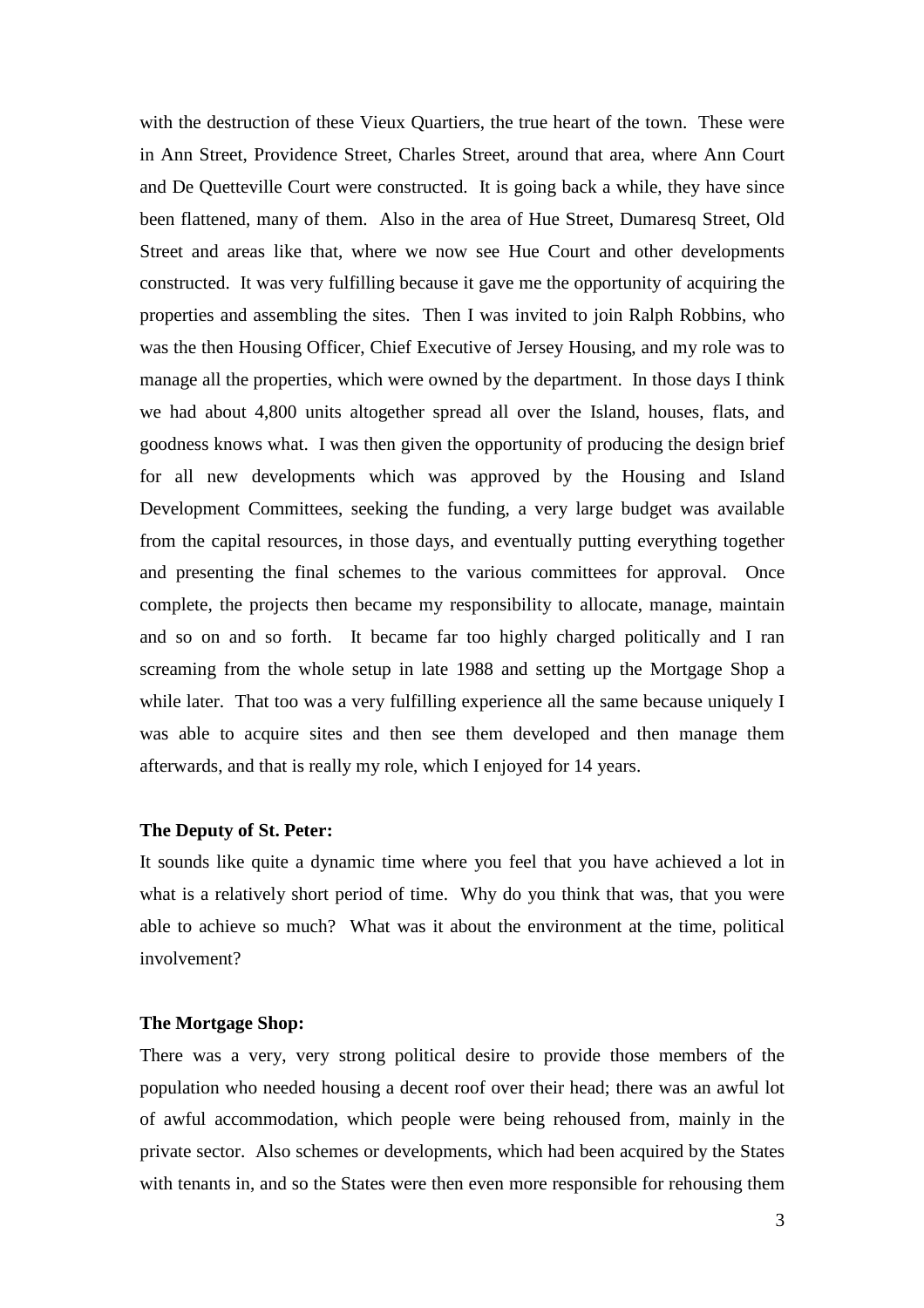once these people became their responsibility. Yes, there was a very, very strong political will, and also there was an awful lot of cash that was available in the coffers as well in those days, which one does not really see much of these days. So a lot of money was available. I remember at one stage I had 17 different projects under build at the same time, which was producing an awful lot of accommodation for people. The waiting list was much, much larger and I believe also that the people on the waiting list were a lot more vociferous than they perhaps are now, supported by one or 2 politicians and various other people who helped fan the flames.

## **The Deputy of St. Peter:**

Do you remember roughly how many people would be on waiting lists at any one time?

#### **The Mortgage Shop:**

There were a couple of thousand on the list in those days, yes.

## **Senator A. Breckon:**

Was it a political thing that, Peter, the number of people on the waiting list, do you think, to get people to make things happen; was that part of the process?

#### **The Mortgage Shop:**

I think there was an overall desire frankly for the States to come up with the goods. The buck had to stop somewhere and that buck was with the States. Combined resources predominantly of I.D.C. (Island Development Committee) and Housing were the 2 committees who were responsible for this and who grasped the nettle and went ahead and did it.

#### **Senator A. Breckon:**

You say there was a lot of cash; could you give us some idea of the sort of money you were paying for sites; can you remember any of that or not?

### **The Mortgage Shop:**

Paying for sites; I think it would be very misleading to give any indication of what we were paying. Remember, many of the sites were not brownfield sites or anything like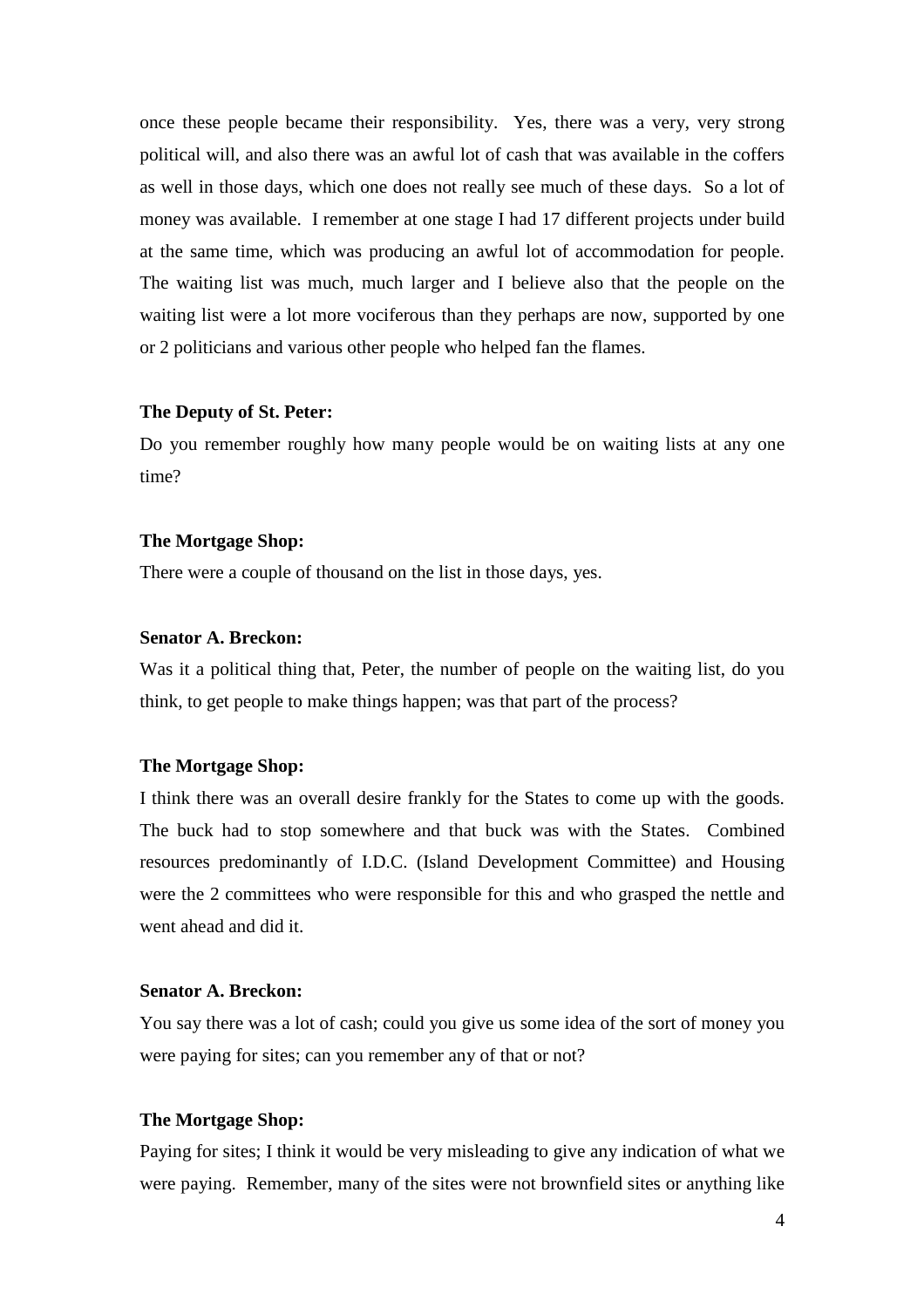that, except obviously for States loan dwellings, obviously, which were a completely different part of the equation, but much of the property, which we were purchasing, was old shops and houses and little 2-ups and 2-downs, tumbledown properties, courtyards with lockup garages in, courtyard developments with cottages all gathered around 2 sides and 2 toilets at the bottom and a pump in the middle. There was some very, very rough accommodation in those days that many people, who I think are currently on the waiting list, do not know they are born in relation to what people were suffering from in those days.

#### **Senator A. Breckon:**

Would you say the climate was better for getting deals together, because obviously you were able to buy up what it was? Was the States seen as preferred buyer or did you have to use compulsory purchase orders?

#### **The Mortgage Shop:**

The climate was totally different. Many of the people who owned property, which we wanted to purchase, were very willing to get rid of it because it was in such a parlous state, and anything that people did not want to part with then we exercised compulsory purchase laws very, very easily and very, very readily. These were, I recall, exercised by the I.D.C. of the day; they were the ones who were the acquiring committee.

#### **The Deputy of St. Peter:**

What do you think has changed today? You mentioned already the financial climate.

## **The Mortgage Shop:**

I think that it was a sad mistake on the part of the States to sell off the family plate. I feel that it will cause an ongoing problem having the occasional owned property sitting in the middle of what is essentially tenanted housing estates. The classic examples, I guess, are Grasett Park and the old Elysee, Oak Gardens and Oak Walk I think, but there are 8 out of I do not know how many hundred units, which have so far been sold off. This does cause issues on both sides, resentment on the part of the owner/occupiers who do not like to see dumped cars outside their doorsteps and have the sound of screaming children, misbehaved and unsupervised, outside in the streets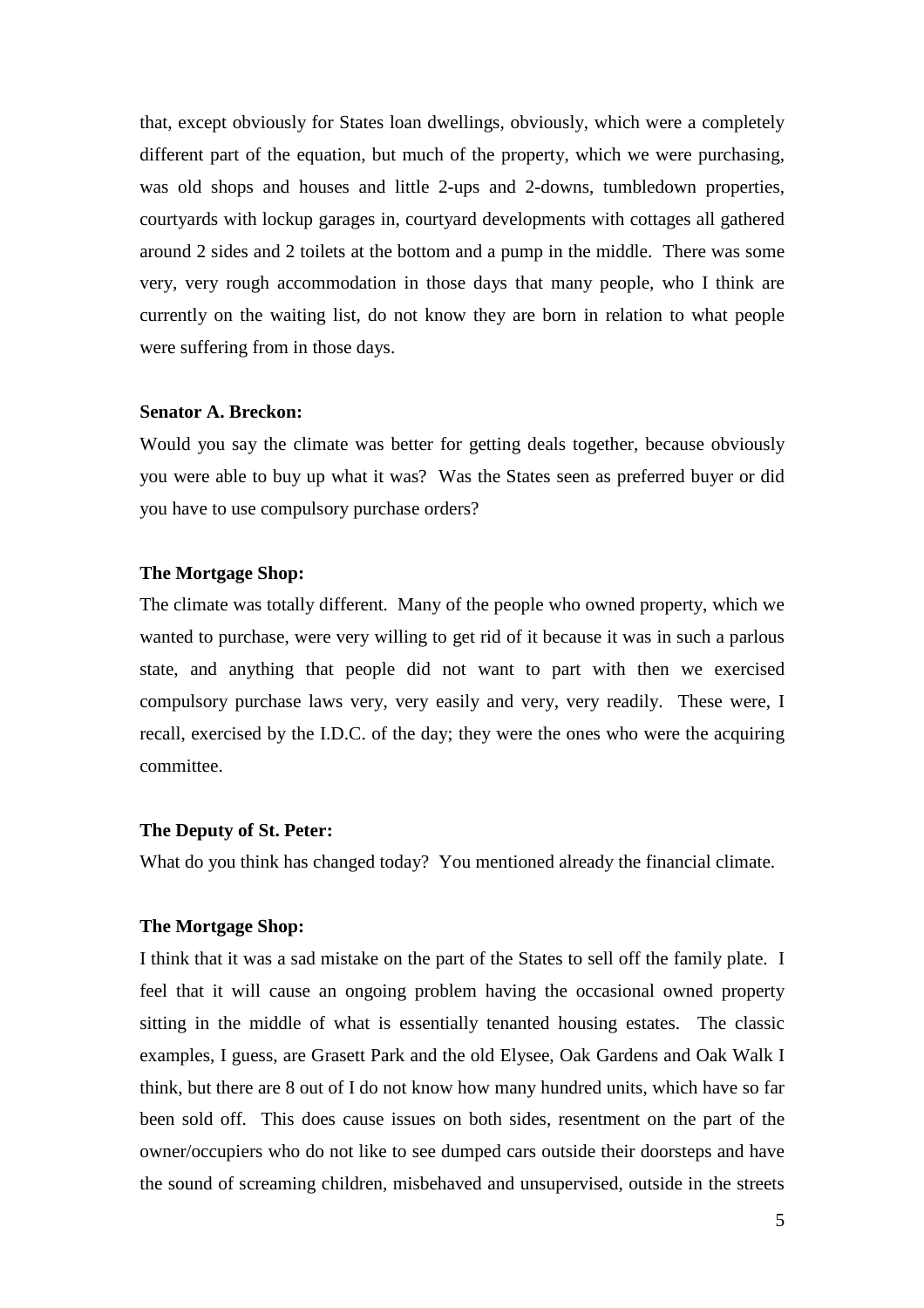until late at night. That is one classic example I think of Oak Walk. At Grasset, probably the same applies; very few houses have been sold down there. It does cause a major social issue. Not only that, also it causes a major issue from an administrative and a legal point of view. The Law Officers of the Crown who are responsible for drawing up the draft deeds of sale had an absolute nightmare because, if you have one house in the centre there, surrounded by everything else which remains in public ownership, to create a title to that is unbelievably difficult. One has also to ensure that all servitudes are created, rights of access and things, they have to run services and things there, it causes an absolute nightmare and I really do not think it is working. However, having said that, when the Housing Committee undertook the development and the sale of houses down at Le Squez, one section, which is in the north-eastern corner of the development, and I think there probably must be about 45 to 50 houses there; we did just about every single mortgage on those. That has been an unqualified success because one has created a totally new environment where people all have similar interests and have bought up what was previously an absolutely awful estate into something where people show a lot of pride, and certainly the pride of ownership, which is fundamental to the success of any project like that, has washed off on to the tenants in the areas around, who also have been moved into newly refurbished or newly built properties. Down there that has been very successful. Piecemeal sale though I do not think works and I think also that, rather than selling off properties on the estates I have mentioned, it would be far better to retain them to try to satisfy the demands of the waiting list.

#### **The Deputy of St. Peter:**

How else would you see the Island satisfying the demands of the waiting list? Would you, for example, propose that we carry on with building more social housing?

#### **The Mortgage Shop:**

Clearly more social housing does have to be constructed. I do not believe that an answer is relying upon the private sector to provide accommodation; because all one is doing is allowing landlords to talk up rents; that achieves nothing, absolutely nothing at all. Although, by the same token, those landlords are also charged with the responsibility of maintaining those properties, and something that the States as a very large landlord will always find a most difficult task. We attempted to overcome it by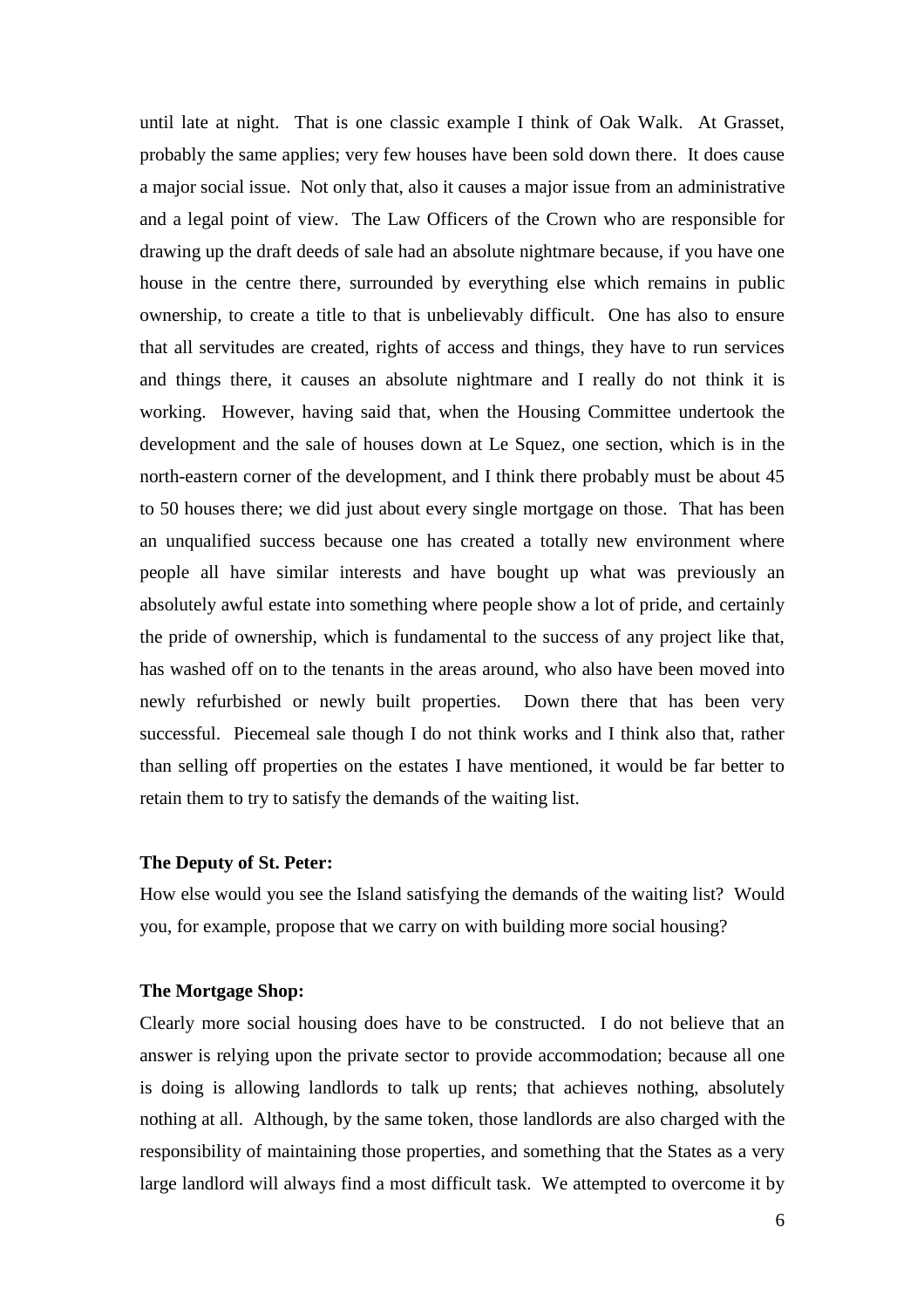building to the highest possible quality and highest possible standard, using the bestquality materials wherever we could, but that still did not prevent the very sad loss of many of the units in places like Clos Gosset, Les Cinq Chenes, some of the rows of houses at Le Squez, which were all built very much on a shoestring before we were able to introduce much higher standards of build and finish. So, yes, I believe that the way forward is for the States to grasp the nettle and to provide accommodation, but for God's sake stop selling it off as soon as it has been built. There will always be a demand for social rented housing; it is inevitable there will be. Hang on to it.

#### **The Deputy of St. Mary:**

Do you feel that we lack regulation with regard to the social and private sector in rental?

#### **The Mortgage Shop:**

I think that there is an awful lot of abuse of the system in all areas, especially in regards to the provision of subsidies. Certainly in my experience as States landlord for 14 years is that many people were really taking the rise out of the States and continue to do so. I knew this especially because when I became gamekeeper turned poacher and set up my own mortgage brokerage, I was inundated with droves of tenants who came to see me who had suddenly miraculously found £50,000 or £75,000 under the bed and were wanting to buy investment properties principally in Spain and France. It was something that even I was very surprised about, I did not realise the scale of abuse was to that extent. I am probably approaching this from a bit of a machinegun pace, because I am thinking probably faster than I am speaking at the present moment, but the other area I think that is very, very important is that as long as the States provide not a private sector but a public sector rebate scheme, this acts as a disincentive to States tenants to get out and get a proper job, something that I have always been very keen on, and while the husbands will probably work at a fulltime job, if overtime is offered to them they probably cannot be bothered, and certainly with the women, they will just go out and pay lip-service to working part time rather than full time, because they know damn well that if they work full time or take overtime that the cost of their rent is going to go up. So they are really just adjusting their incomes to the minimum that they need to survive on the lowest possible subsidised rent in the public sector.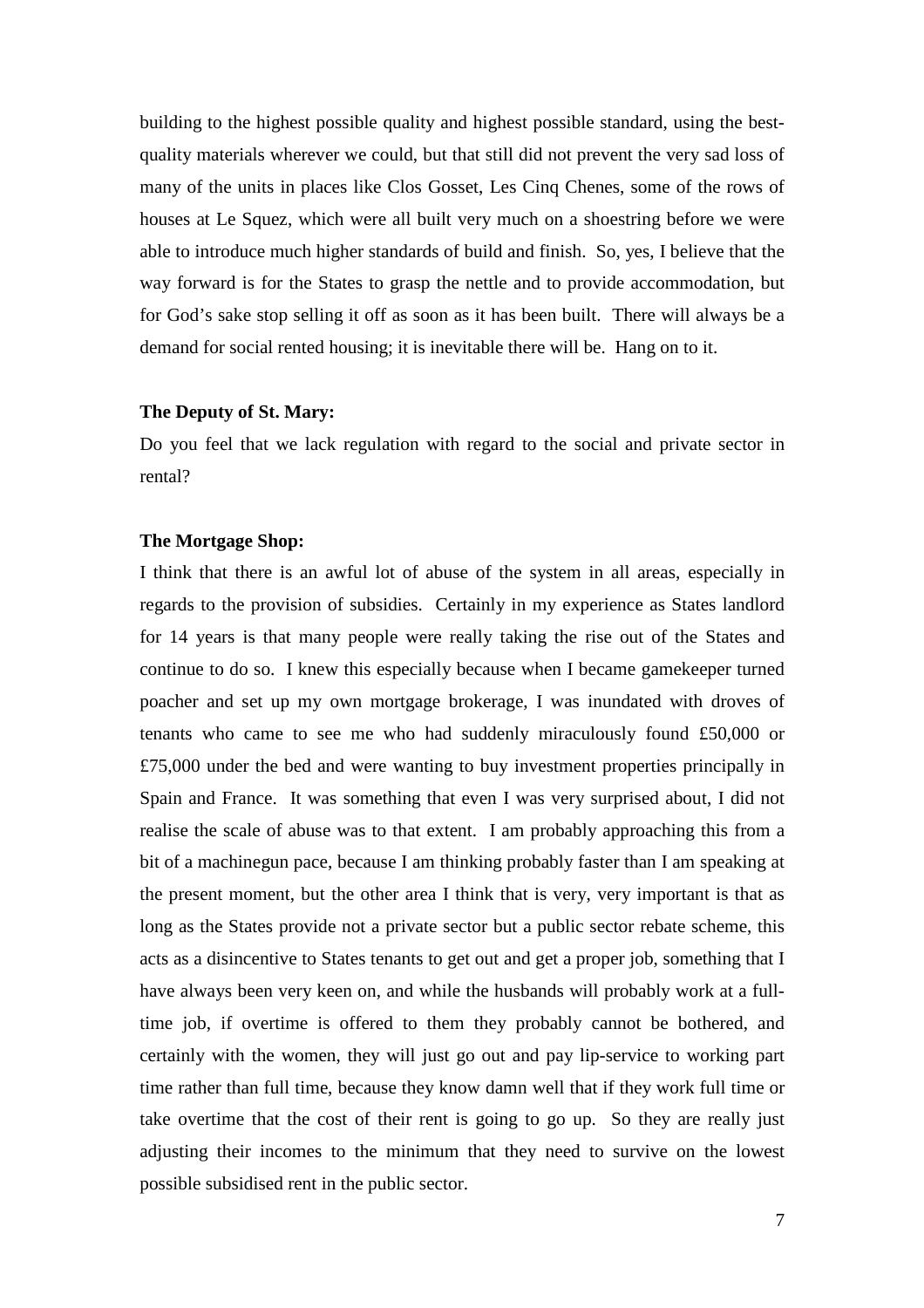#### **The Deputy of St. Peter:**

How would you change that provision of rebates, because surely some assistance has to be given in some way; because that is the point of social housing?

#### **The Mortgage Shop:**

Police it far more strongly; Social Security I think have introduced their own officers to police the system, and I really believe that the States, with housing, rather than pussy-footing around with these, should really grasp it by the nettle. Terry Le Main was very keen to do so, but I do not think he had the staff who really had the desire or necessarily the time to go out and do this, but it is very easy, once you get into an estate and once you start getting the confidence of the people living there, to soon pick up all the gossip that is going on and you soon realise what is going on.

[13:45]

If you keep a close eye on the quality of cars and the way people dress and their habits and things like that, it is snooping, but let us face it, it is taxpayers' money. Taxpayers' money is at a premium and it needs to be safeguarded at all costs.

#### **The Deputy of St. Mary:**

Do you think, if we were to remove the unqualified category from the rental housing, that would balance rents more fairly, in respect that there would not be such a demand, so the landlords could not charge over the top?

#### **The Mortgage Shop:**

In reality it would appear, however, that unqualified and qualified rental accommodation, if the accommodation is good, there is not a massive difference between the 2. It is only really the serviced accommodation in lodging houses and things like that where there is obviously quite an abuse. But in answer to your question, yes, if one could achieve that then certainly it would result in there being a far more even level, a far more standard level of rents being charged. How on earth one could achieve that is another matter because, in doing so, one would presumably be discouraging the arrival of new labour into the Island at a time when the Island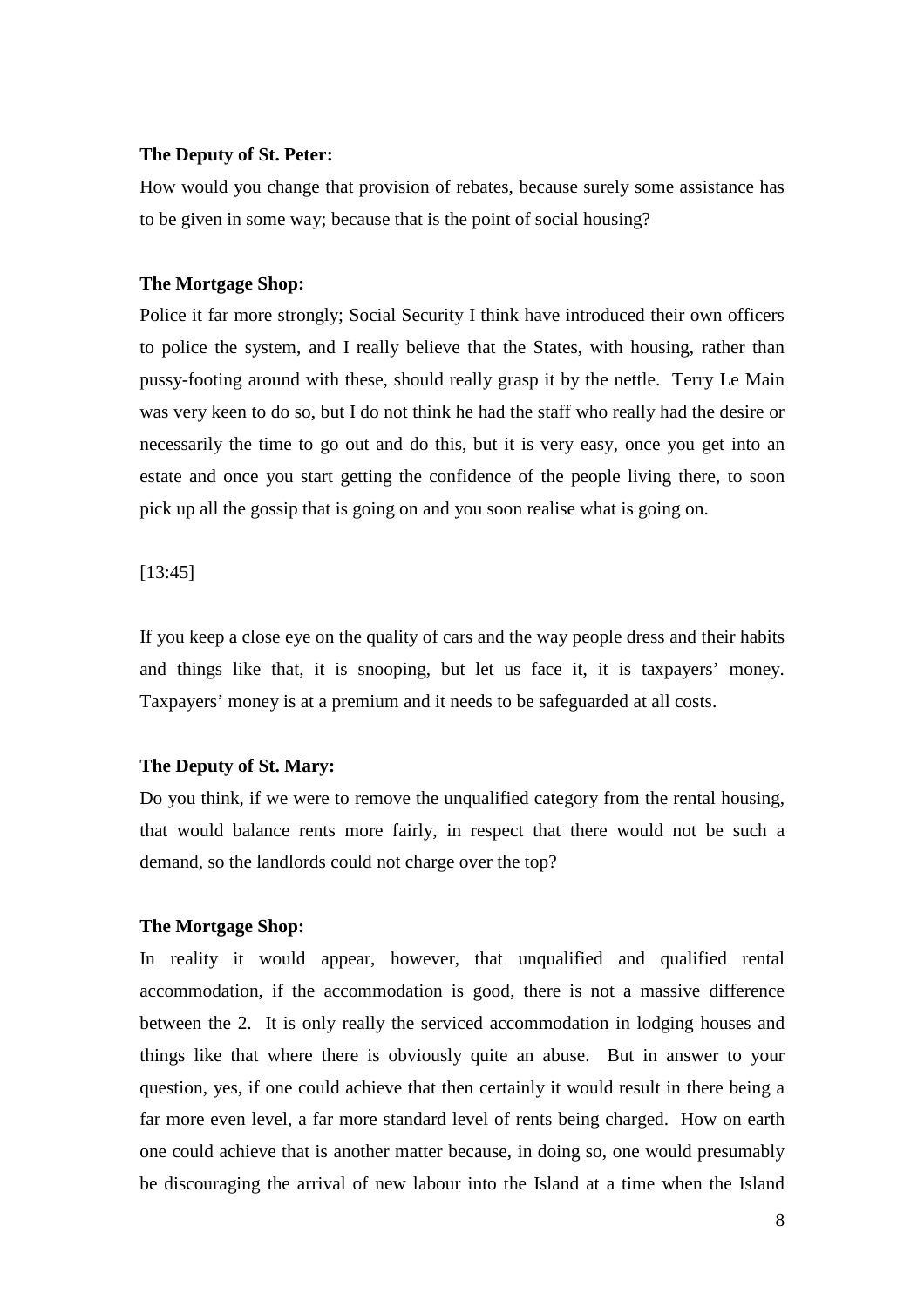should really be encouraging businesses to expand to overcome the recession. You do not necessarily overcome a recession by achieving savings; you overcome a recession by encouraging growth, and this is something I think many governments are probably having difficulty in getting their heads around. Certainly for those businesses that are able to grow freely without restraints and without too much interference from States bodies, which is currently what is happening, then the Island would be in a far better position to offer more jobs to local people. The people taking those jobs should really be initially the States tenants who are currently underworked and underemployed. There is a huge resource of labour in the Island, which is completely untapped as a consequence, because as a result one is seeing an awful lot of people coming from outside the Island who do not really need to do so.

#### **The Deputy of St. Ouen:**

Previously you seemed to agree that more social housing should be constructed but who do you think should qualify for social housing?

## **The Mortgage Shop:**

It has to be on a means test, and that means test is either financial or through health. Financial, health or numbers in the family, those really are the 3 basic requirements.

#### **The Deputy of St. Ouen:**

What supports your view that we need more social housing?

#### **The Mortgage Shop:**

That would support my view that we need more social housing, yes, because not everybody enjoys the benefits or the advantages of full-time employment or good health.

#### **The Deputy of St. Ouen:**

What role do you see the housing trusts playing in provision of social housing into the future?

#### **The Mortgage Shop:**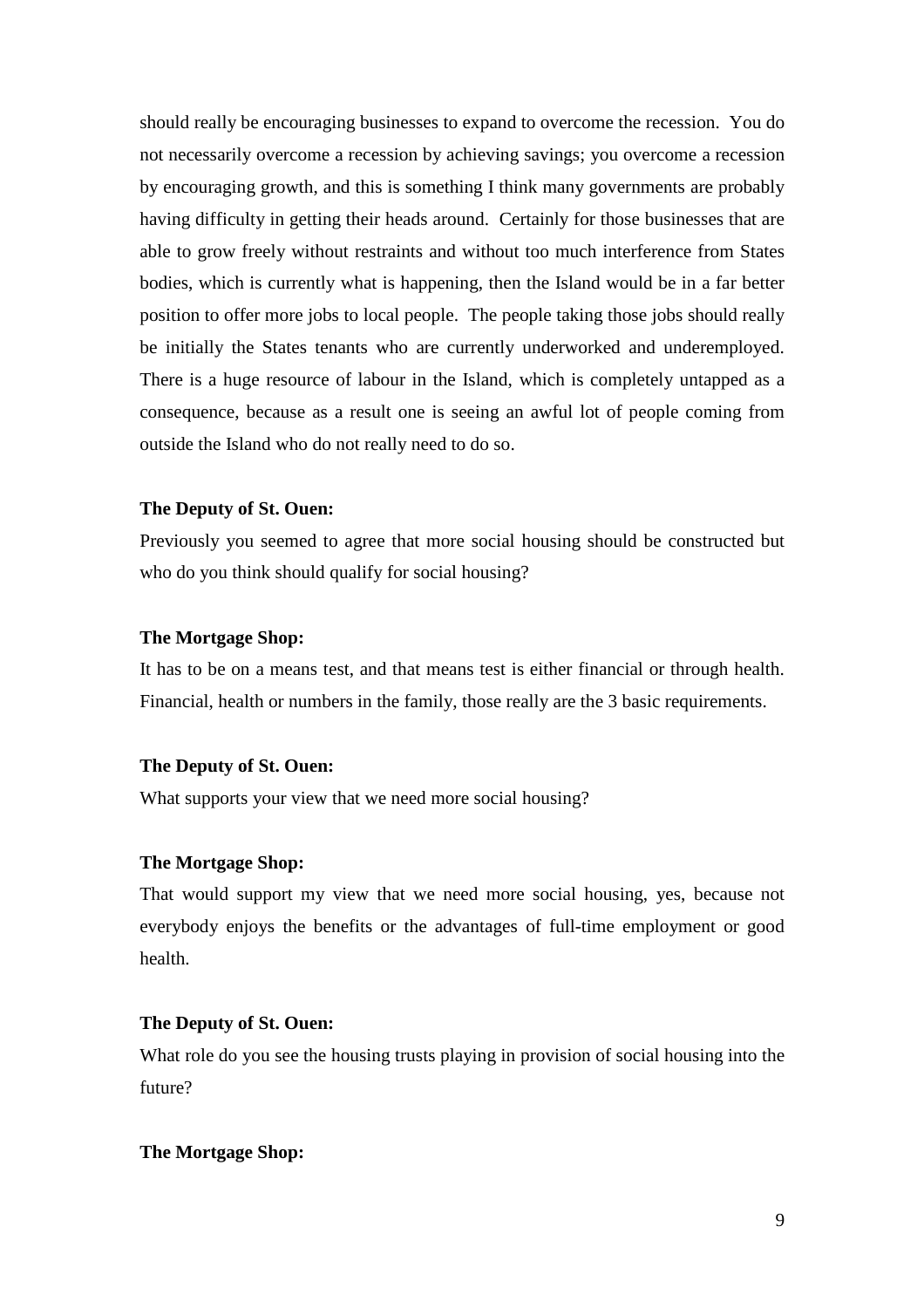Providing exactly the same role as currently provided by the States of Jersey through the Housing Department and the trusts, but in a far more efficient manner and by adopting a far stronger attitude in the policing, initial allocation of accommodation, and the subsequent policing. I hate to use the word "policing", it sounds draconian, but if people are abusing the system to the extent, which I think we all agree they are, then something has to be done about it.

#### **The Deputy of St. Ouen:**

So you are saying that the housing trusts need to become tougher?

## **The Mortgage Shop:** Yes.

## **The Deputy of St. Mary:**

So basically we are back to lack of regulation.

**The Mortgage Shop:** Yes.

## **The Deputy of St. Mary:**

That seems to be the consensus of everyone so far.

#### **The Deputy of St. Peter:**

Would you generally support the structure that is put forward in the White Paper?

#### **The Mortgage Shop:**

I do indeed, yes. The thing is not working at the present moment and it needs to be completely reinvented and start all over again with some very great leadership and some very proactive members of the team.

## **The Deputy of St. Peter:**

It is interesting you mention leadership there because the previous person we spoke to insisted that we need to keep a Minister at strategy level to make sure that there is due importance given to housing strategy and housing Islanders, which is essentially one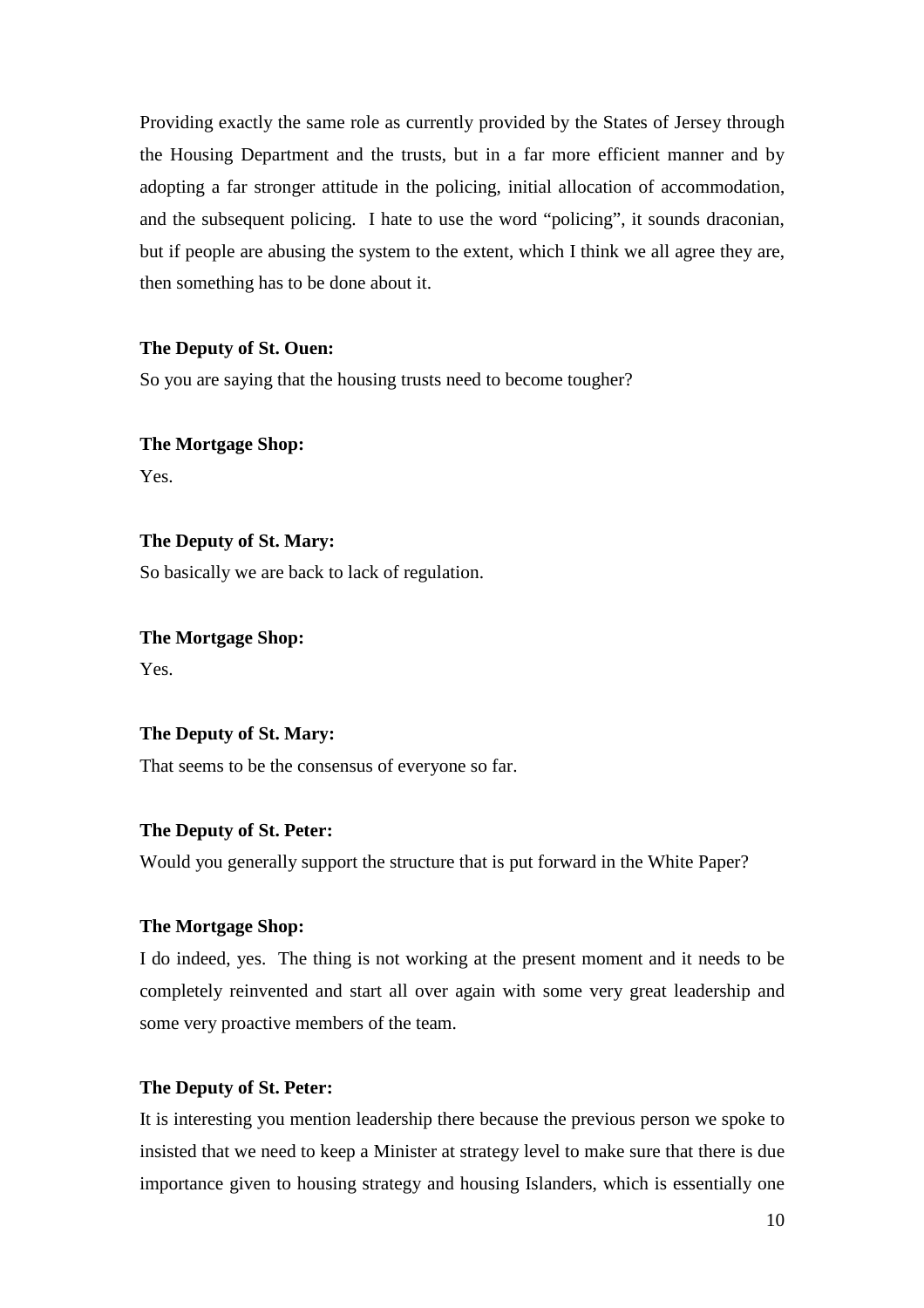of our main priorities in the Strategic Plan as well. So what would you say about that? Would you say that leadership should come from a Minister or from an officer or an independent body?

#### **The Mortgage Shop:**

There is a role for politicians to play and there is a role for senior civil servants or directors to play as well. I always remember a classic example, when I was a civil servant, the most successful department that ever seemed to run in those days was the Education Department, headed up by the Chief Officer, a chap called John Rodhouse, and the committee were terrified of him. He ruled the committee and they just rubberstamped everything and he fortunately was a very astute individual who knew what was needed for the department and they went along with it. But it does show that you do not necessarily need to have a Minister involved in the day-to-day running of things. I remember in the past, certain chairmen of various committees take it upon themselves, once they have their feet under the table, to visit their departments and get involved in opening the mail every day, and this is absolutely ridiculous. Civil servants are there to run everything up to a very high level and the politicians and Ministers are there to rubberstamp everything, so long as it is being done properly and astutely and correctly and within financial guidelines and things like that. They should not be involved in the day-to-day running and, if things are being run properly, they should only perhaps meet their Chief Officer once a month or something like that, unless it is necessary to start changing or implementing a strategy or new regulations or something like that.

### **The Deputy of St. Ouen:**

So what importance do you place on having a Minister that is directly responsible for housing and housing associated matters?

#### **The Mortgage Shop:**

The Minister for Housing has to be very involved at the outset because he is the one who is going to be obtaining the funding and opening the doors for his new department or trust to operate and work and thrive.

#### **The Deputy of St. Ouen:**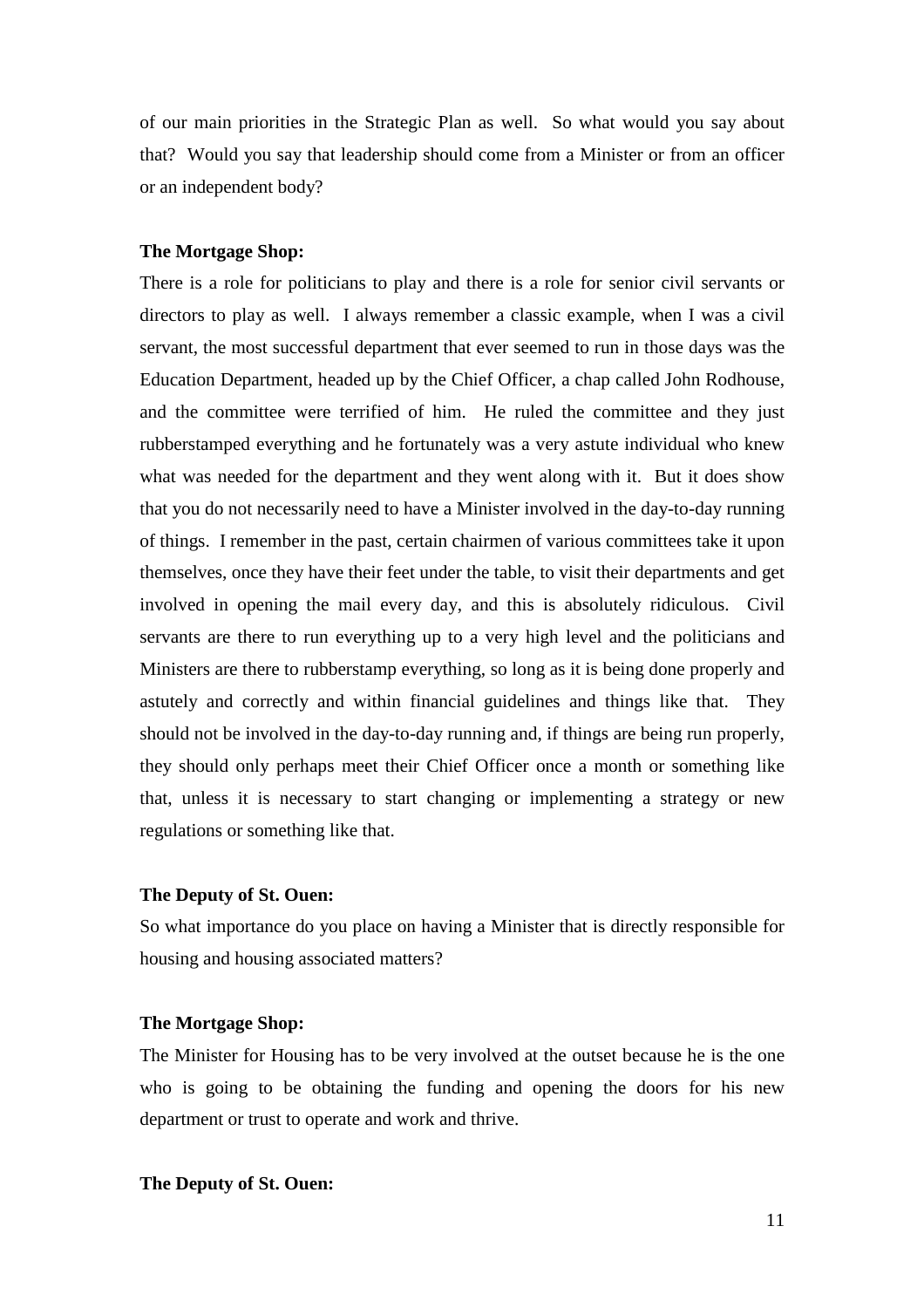So you would not necessarily support a proposal to move the responsibility for housing to the Chief Minister's Department?

#### **The Mortgage Shop:**

No, I would not.

### **The Deputy of St. Ouen:**

What are your views on the Strategic Housing Unit that is proposed within the White Paper?

#### **The Mortgage Shop:**

I have not spent too much time looking at that, but I think that, if it is given enough responsibility and enough autonomy, it has to be the way forward.

#### **The Deputy of St. Ouen:**

I would tend to agree with you, but it seems that presently we have had all sorts of different groups created in the past to deliver different subsidies policies and they have not worked. What is your view?

#### **The Mortgage Shop:**

Why have they not worked? Is it because maybe the senior Minister, who did not exist in the past, maybe it is because the senior politician either is not briefed sufficiently or did not have sufficient interest or was too involved maybe with other responsibilities. It does need initially a very hands-on approach from all parties right the way through the whole of the hierarchy of the organisation.

#### **The Deputy of St. Ouen:**

Just picking up the issue of having some form of independent regulator, which again is another key proposal that is contained within the White Paper, what are your thoughts on that?

#### **The Mortgage Shop:**

I believe that the independence is very important because, I will have to be careful what I am saying, there is a mindset within the public sector employees, civil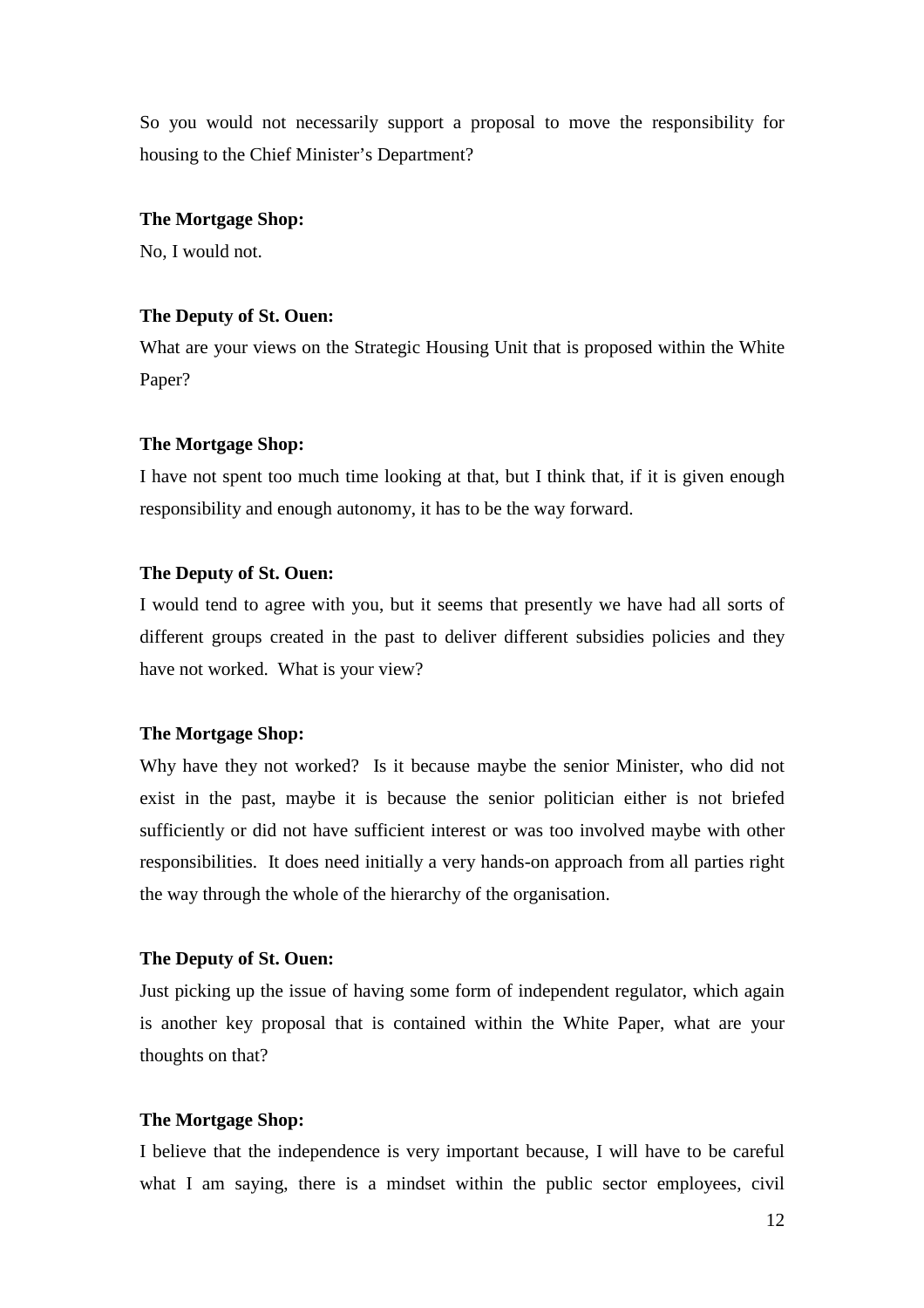servants, a mindset that has probably become even more apparent in the 22 years since I left the States myself, and I do not really believe that the Civil Service is as dynamic as it should be, perhaps it never should be, civil servants employed to make decisions or just employed to work, I do not know. But more decision-making and more proactivity has to be seen, and I think that probably one could only achieve that through an independent body.

#### **The Deputy of St. Ouen:**

Presumably then the independent body is, in your view, designed to implement regulation, not create it?

#### **The Mortgage Shop:**

Implement, yes, but obviously provide the Minister for Housing with the ammunition to enable him to get the regulation through in the first place. That requires expertise. Where does that expertise come from? Does it exist already within the Island or does it mean importing more people from the outside?

#### **The Deputy of St. Ouen:**

It seems to be suggesting in the White Paper that there could be a considerable cost that is required to deliver that form of regulation. Are you basically saying that within reasonable levels that independent regulator would give us a greater benefit than trying to manage something more in-house?

#### **The Mortgage Shop:**

I think you have summed it up, trying to manage something in-house. This has to be reinvented completely; it has to be reinvented to work. The numbers are big enough; the stakes are big enough; the expenditure is going to be sufficiently large to make sure that not a penny of that expenditure is frittered away.

## **Senator A. Breckon:**

From your former life, how do you say an A.L.M.O. (arm's length management organisation) being better than a Housing Department for managing States property for value for money and for tenant benefits and expansion in the community; how do you think the A.L.M.O. could be better?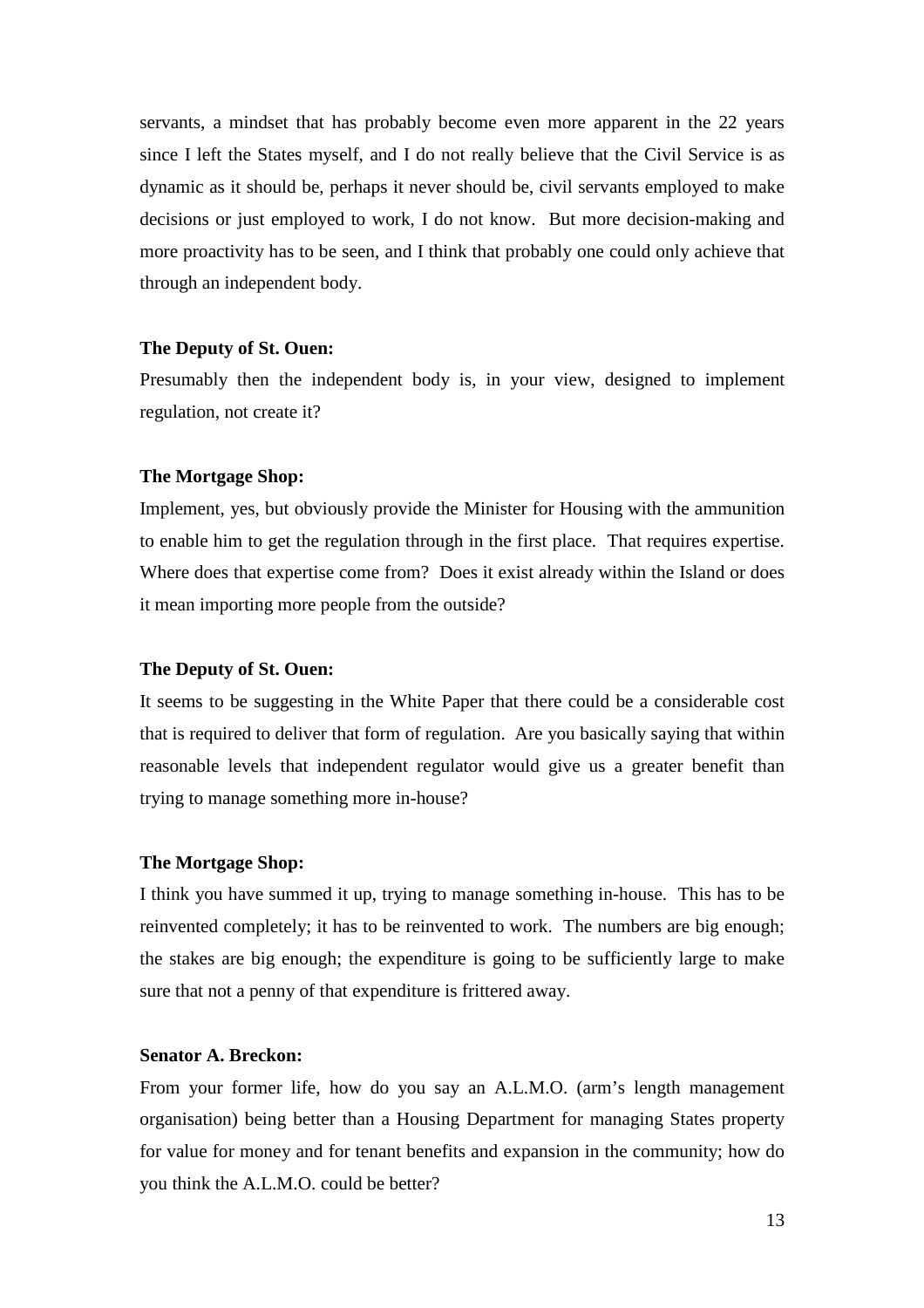#### **The Mortgage Shop:**

That is a very difficult question because you have to give people an incentive and the incentive is either a financial incentive or something where they feel they are getting great fulfilment out of the job they are doing. I do not think that many civil servants get a huge amount of fulfilment and, as a consequence, that is another reason perhaps why one should be considering stepping outside of the norm and creating something else. But the fulfilment, the job satisfaction, the job return, has to be very great, and therefore one would be needing to bring in a team of people who would be very committed.

#### **Senator A. Breckon:**

How would you see the accountability then? What would you see as the line of accountability if, for example, the States own the property, they have a management agency, call it what you will, how is that then accountable to the public of the Island and the tenants and everybody else? This structure would readily fit that?

#### **The Mortgage Shop:**

The accountability would in fact manifest itself over the years in respect of the savings that hopefully would be achieved as a result of more astutely managing the subsidies that were handed out to people, and also on the savings that should be achieved on the overall maintenance of the stock of properties that were being managed.

## **Senator A. Breckon:**

What about the finances; do you see that raising money privately would be easily done?

#### **The Mortgage Shop:**

In the current climate raising money privately is probably the only way forward, and certainly about 5 years ago I had discussions with the Housing Department and committee bringing over a group of building society directors and they were talking about forming a consortium to bring funding would come into the Island, and there was a great deal of very positive talk that resulted. Nothing came of it obviously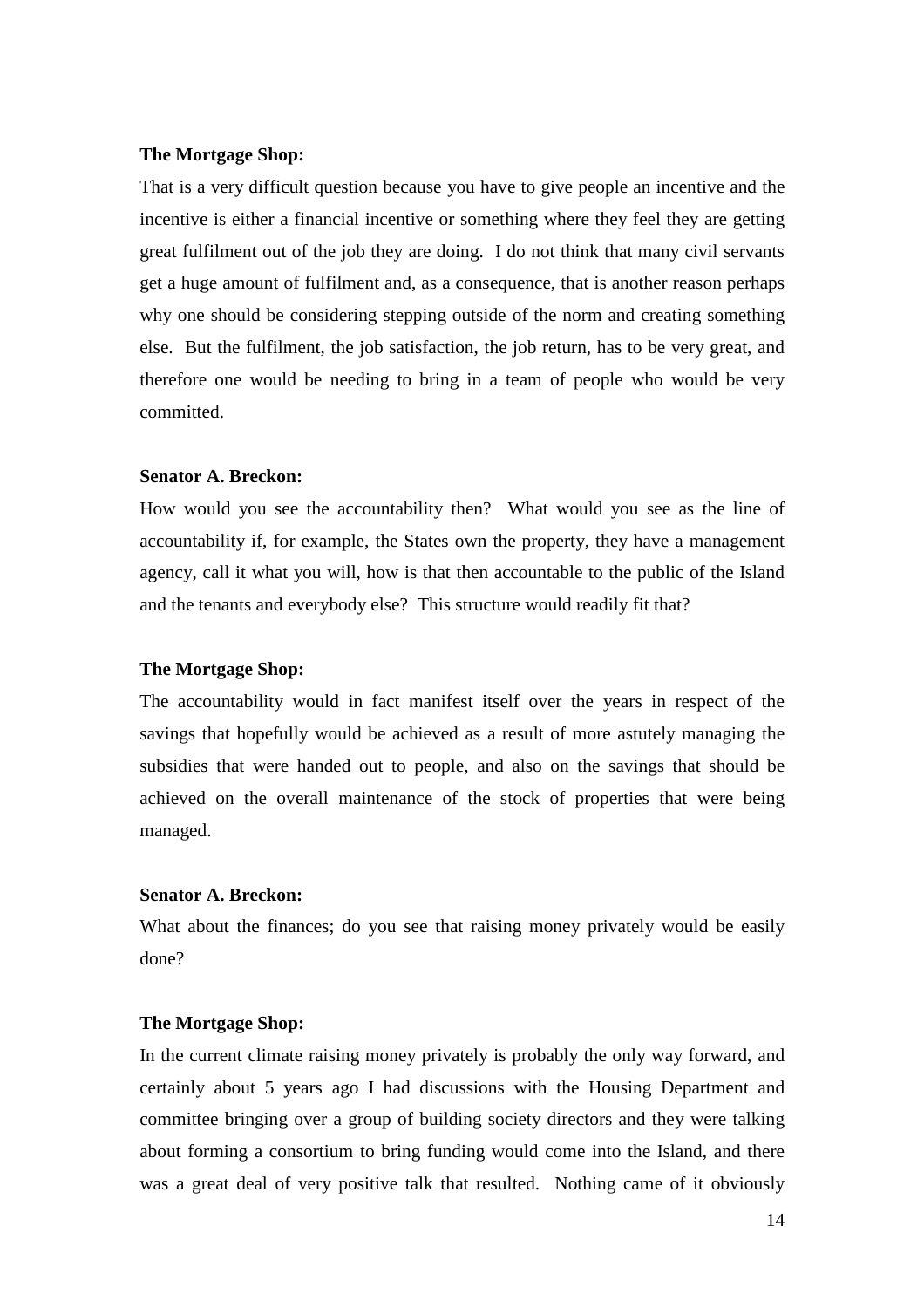because we then had the recession and the whole lot was abandoned. But private funding rather than funding by the States I think is fundamental to the success of this. A cancer has set in in the housing stock in the Island because so much of it badly needs to be repaired or replaced. It has to be done now and waiting for funds to become available when the States can afford it in a few years' time is a mistake.

## **Senator A. Breckon:**

Do you think now we have moved on, because you mentioned earlier that cash was not a problem when you were in your heyday, but now, if Housing had been competing with Education and Health and Magistrates' Court and prison and things like that, do you think that has been to their detriment?

#### **The Mortgage Shop:**

To Housing's detriment, very much so, yes. Also, Housing has not been shouting loud enough or long enough or hard enough I think in respect of getting a bigger allocation of the handouts every year.

#### **Senator A. Breckon:**

Do you think anything you have seen shows that the maintenance budget has gone to the subsidy budget? Has it gone around the doors, money coming in from rental income has gone out into subsidies into the private sector rather than to maintain the property, have you any knowledge of that?

#### **The Mortgage Shop:**

I was not aware that was the situation. But I think that what a private landlord does is that landlord generates income from rents and takes some of it out as his profit and ploughs the rest back into refurbishing his properties, maintaining them and the like. That is how landlords should work and there is no reason why the public sector landlord should not adopt the same focus.

[14:00]

## **Senator A. Breckon:**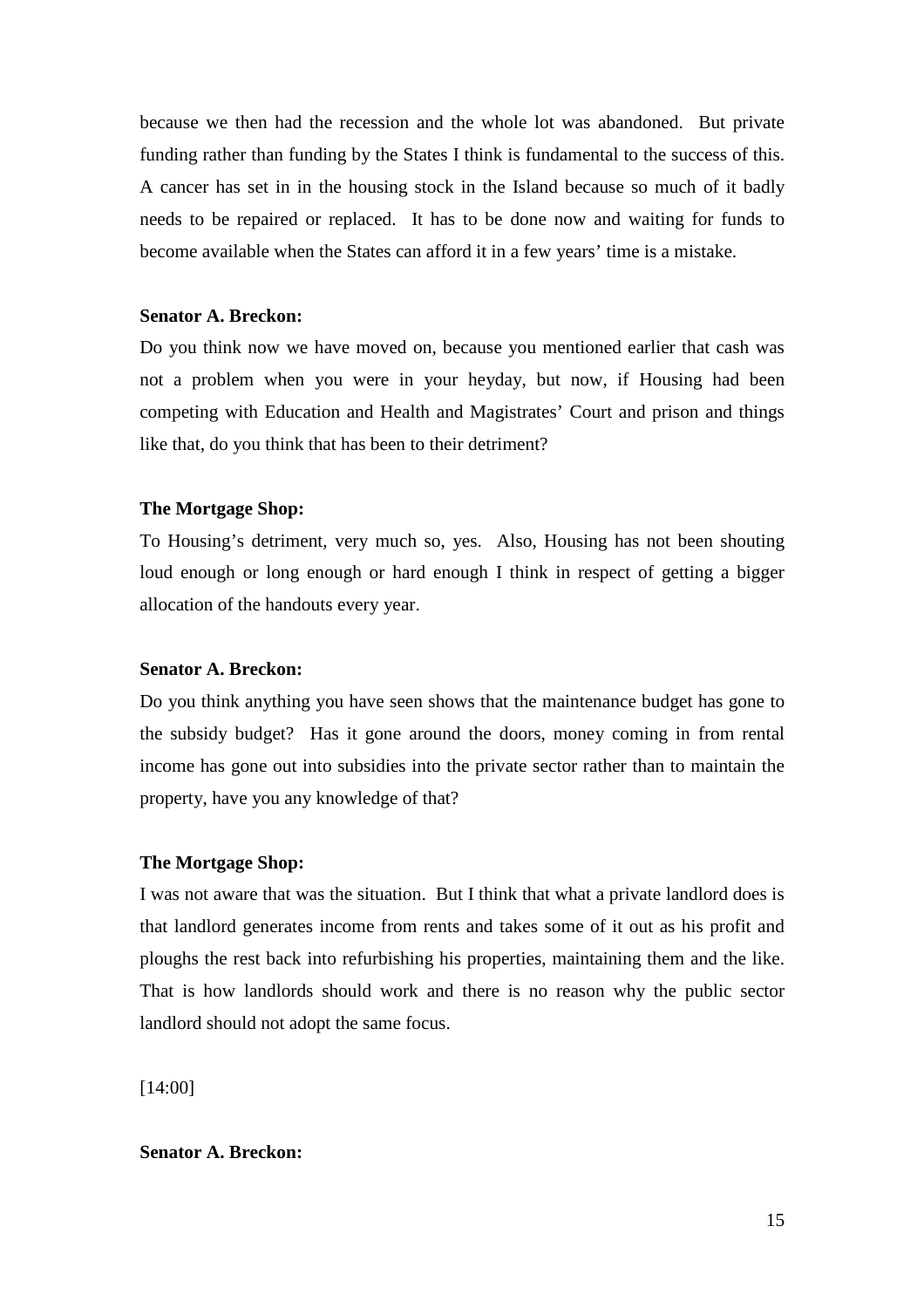But it is probably true to say that we have not done that, and therefore that is reflected on the things like rents moving on. If you want to go to 90 per cent of market rents then you cannot do it on properties that need serious work done to them.

#### **The Mortgage Shop:**

Of course you cannot, no.

#### **Senator A. Breckon:**

Do you see many States properties these days in the work that you do?

## **The Mortgage Shop:** No.

#### **Senator A. Breckon:**

You do not; so it is ...

### **The Mortgage Shop:**

No, very rarely indeed.

#### **The Deputy of St. Peter:**

What do you think of the concept of 90 per cent fair rent; do you think that is right?

#### **The Mortgage Shop:**

100 per cent as fair rent is obviously too great because you cannot compare a unit of accommodation in a private location to one where there is an awful lot of people living in a fairly close community, so one has to see an element of discounting. Some might say that 90 per cent is too high, but then, as is quite rightly identified in this paper, 90 per cent is already a 10 per cent subsidy in many respects. If you start reducing it down to 70 per cent then the current tenants are benefiting from a 30 per cent discount and then they get their public sector rent rebate on top of that as well.

#### **The Deputy of St. Peter:**

But it could be said that if the rents were lower there would be less people falling into the income support component, so fewer people would actually be receiving ...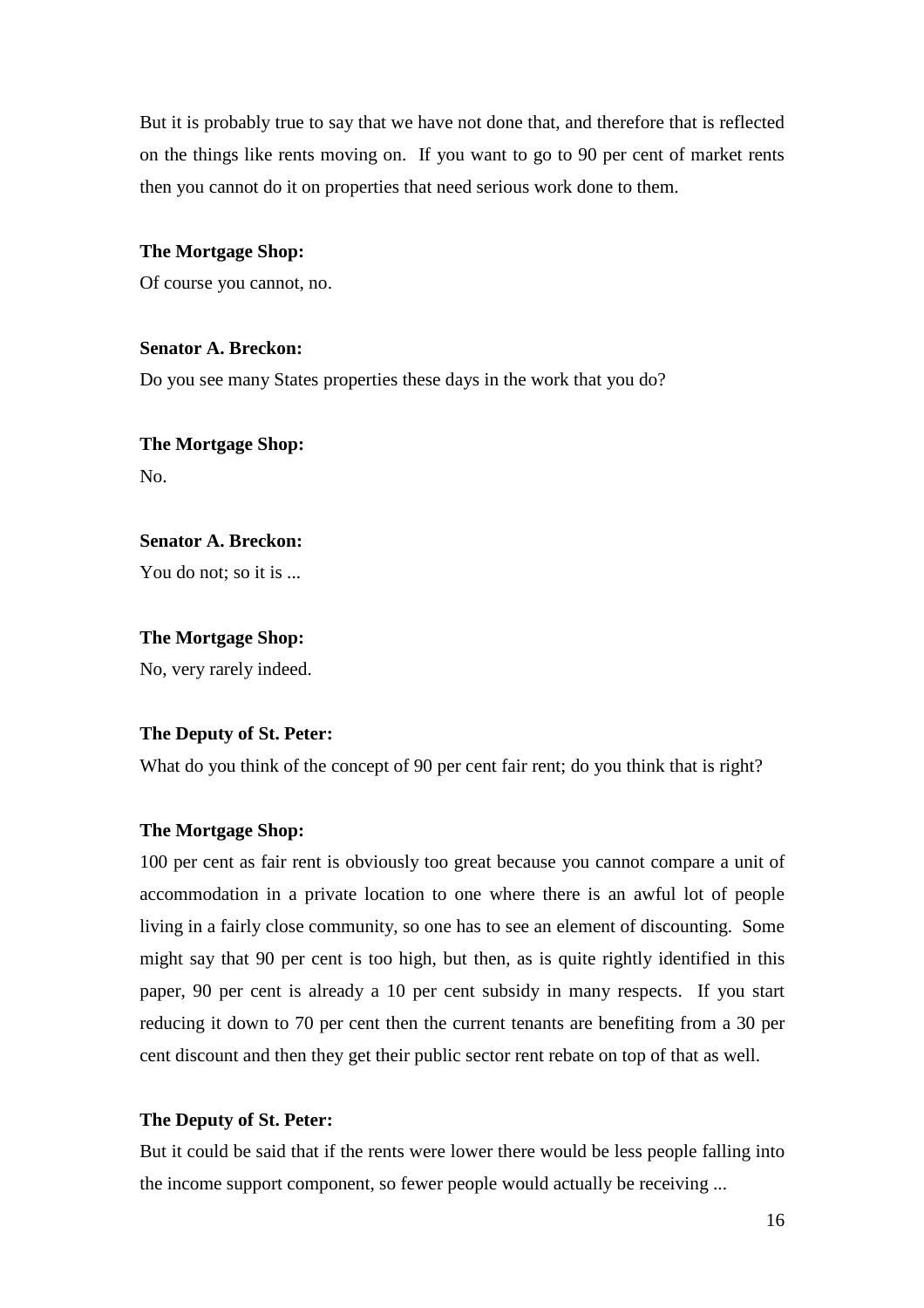#### **The Mortgage Shop:**

It is a catch-22, is it not? Are the States there to make a profit? Well, a profit of some sort has to be achieved to ensure that the stock is being maintained to a certain extent and is washing its own face.

### **The Deputy of St. Peter:**

Do they need enough money coming in in rents that they have the income to pay off a loan if they do borrow?

#### **The Mortgage Shop:**

That is the perfect situation, but whether that situation will ever exist is another matter. There will have to be a certain element of subsidy I am sure right the way across the board. We are just talking about subsidy in the current climate where there are no loans in place, but once large loans are taken on board, if this is something in which the States have an appetite, then that is an additional cost, is it not, to the Exchequer; someone has to find it.

#### **The Deputy of St. Ouen:**

But the suggestion is with the fair rents policy, as I understand it in the White Paper, is that they bring up the rents to 90 per cent fair rental level; that increases the income straight away by, I think, some £11.5 million let us say, however there is an immediate opposite effect that the income subsidy level, the housing component, goes up an additional £7.5 million; that literally leaves £3.75 million net benefit. There is also the suggestion that the additional income that they raise, the extra £7.5 million needs to be returned back to Treasury. So in that sort of scenario, do you believe that is one sustainable for any standalone business?

#### **The Mortgage Shop:**

Of course it is not, no.

#### **The Deputy of St. Ouen:**

So what model would you believe to be the most acceptable if you are constructing or reorganising the Housing Department?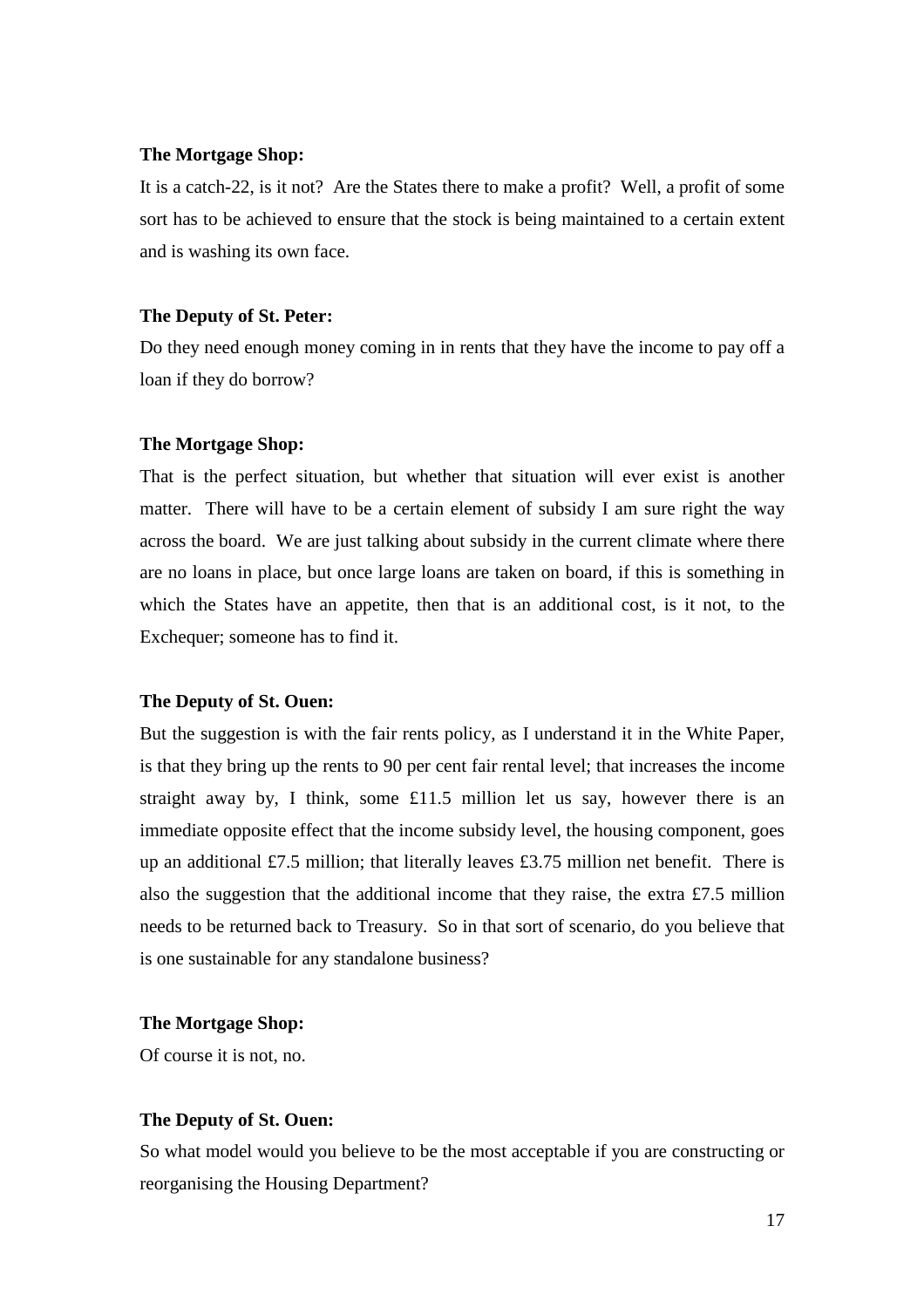#### **The Mortgage Shop:**

It would be very useful to do some figures to establish how much of a shortfall there would be once the States had agreed to allow the housing authority to retain all its profits and take it from there, but you would need more than £3.5 million a year to maintain a stock of 6,000 or 5,000 units.

## **The Deputy of St. Ouen:**

Why do you think it is that, recognising that there is an acceptable model that was agreed by the States around the housing trust situation, that the States have not made an exception and allowed the Housing Department to borrow money?

#### **The Mortgage Shop:**

It is a fundamental desire that has existed for ever for the States never to borrow money.

#### **The Deputy of St. Ouen:**

You think that is an acceptable position to take?

## **The Mortgage Shop:**

No, I do not think it is acceptable at all. I believe that the States will have to grasp the nettle some time and actually acknowledge that they are going to have to borrow money for certain schemes. Now, there are ways in which one could do this. The rainy day fund, for example, is sitting there, earning precious little in the way of interest or returns, and borrow from that, but make sure that there is a very strong culture in place to ensure that the funds are repaid.

#### **The Deputy of St. Ouen:**

Yes, so you treat it as a commercial arrangement.

#### **The Mortgage Shop:**

Yes, exactly. No point; why go outside the States when one has it sitting on one's own doorstep? But once again there would be a great deal of opposition to that, I believe.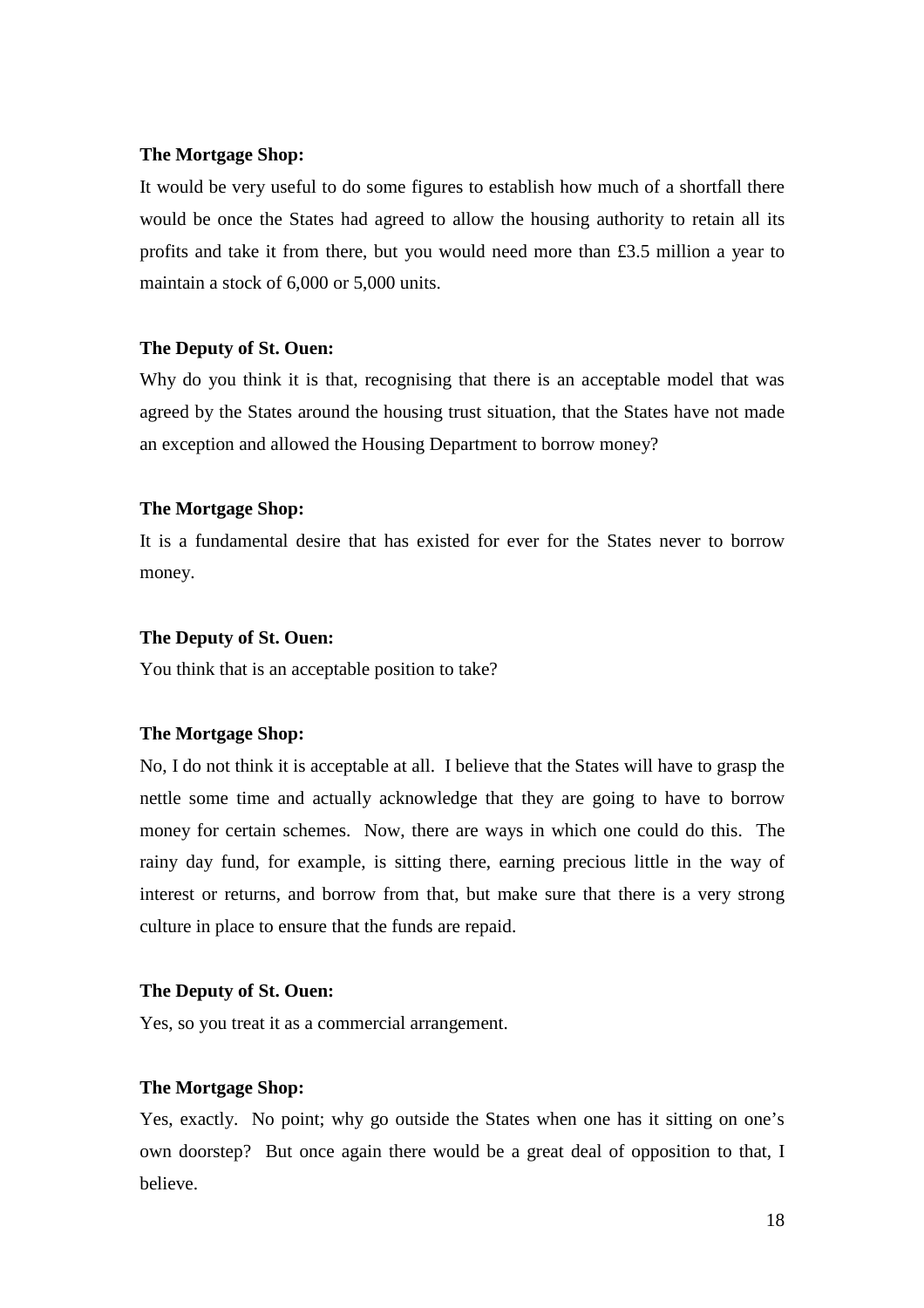#### **The Deputy of St. Ouen:**

Do you believe it would be beneficial if we just transferred all States housing into the trust, into the existing trust setup?

#### **The Mortgage Shop:**

I have been out of the system too long to know anything about the performance of the trusts, therefore I think it would be inappropriate to ... you do understand, do you not?

#### **The Deputy of St. Ouen:**

Absolutely.

#### **The Deputy of St. Peter:**

What is your view of the private rental market currently?

#### **The Mortgage Shop:**

It is flourishing. Flourishing, why? Because many people who should be buying are not and many small landlords or small speculators, rather than keeping their money in the post office, are spending it on buying buy-to-let accommodation for letting out to the very people who should be buying it. So as a consequence the first-time buyer market has virtually ground to a halt because the first-time buyers are not buying, but the landlords are buying the same type of property and letting it out at realistic rentals, which many tenants are prepared to pay. But the trouble is it does mean that those tenants, looking into the future, will probably never be able to purchase, because they will never be able to save up enough or accumulate enough in the way of a deposit when things get better, if things get better. My glass is three-quarters full, I hasten to add.

#### **The Deputy of St. Ouen:**

You speak about fair rental values, indeed the White Paper talks about fair rental values, how would you go about defining what a fair rental value is for say a onebedroom or 2-bedroom flat?

#### **The Mortgage Shop:**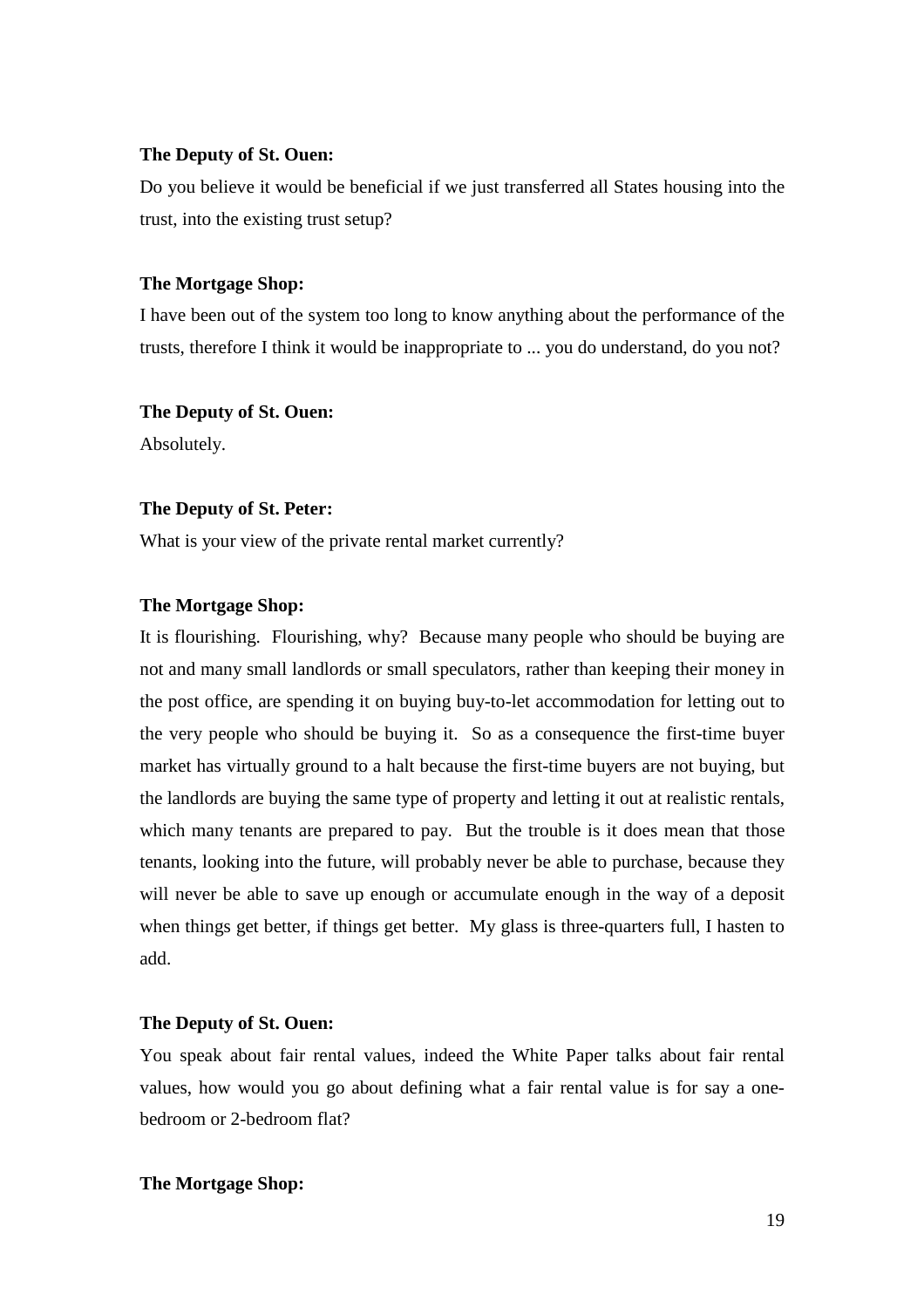Housing used to achieve it by using a couple of laypeople, one was a chap called Mike Vibert and another one was Peter Bridle, and both of them former estate agents, who had a great deal of experience in the private sector, and who were brought in to travel around the estates and blocks of flats to assess fair rentals. So experts, laypeople from the outside, from the private sector, were brought in. That has to be the only way to do it I believe; you have to have somebody who has a very close handle on what is going on in the big wide open world in the private sector to be able to ...

#### **The Deputy of St. Ouen:**

So if you were to obviously follow the proposals contained in the White Paper, what sort of group or arrangement would you make to address that? You would encourage people from estate agents to be involved in some form of forum?

#### **The Mortgage Shop:**

I believe that, if this is going to be done properly, one needs to employ professionals, in other words qualified individuals, associates or fellows of the Royal Institute of Chartered Surveyors, rather than estate agents. I am not denigrating estate agents but they are not professionally qualified and one does need to employ professionals to do this. It should be pretty simple to bring in a group, a small panel of professionals, to undertake this work quite quickly, I would have thought.

#### **The Deputy of St. Mary:**

If you had a panel of people to do this kind of work, you would be looking at 2 categories of rental: qualified and unqualified, so if you had 2 identical properties or units, they would command a different rental.

#### **The Mortgage Shop:**

Yes, but obviously these private sector experts would be the ones who would be best positioned to comment on those areas.

#### **The Deputy of St. Mary:**

So it would still be beneficial to have the 2 categories, rather than making it into one?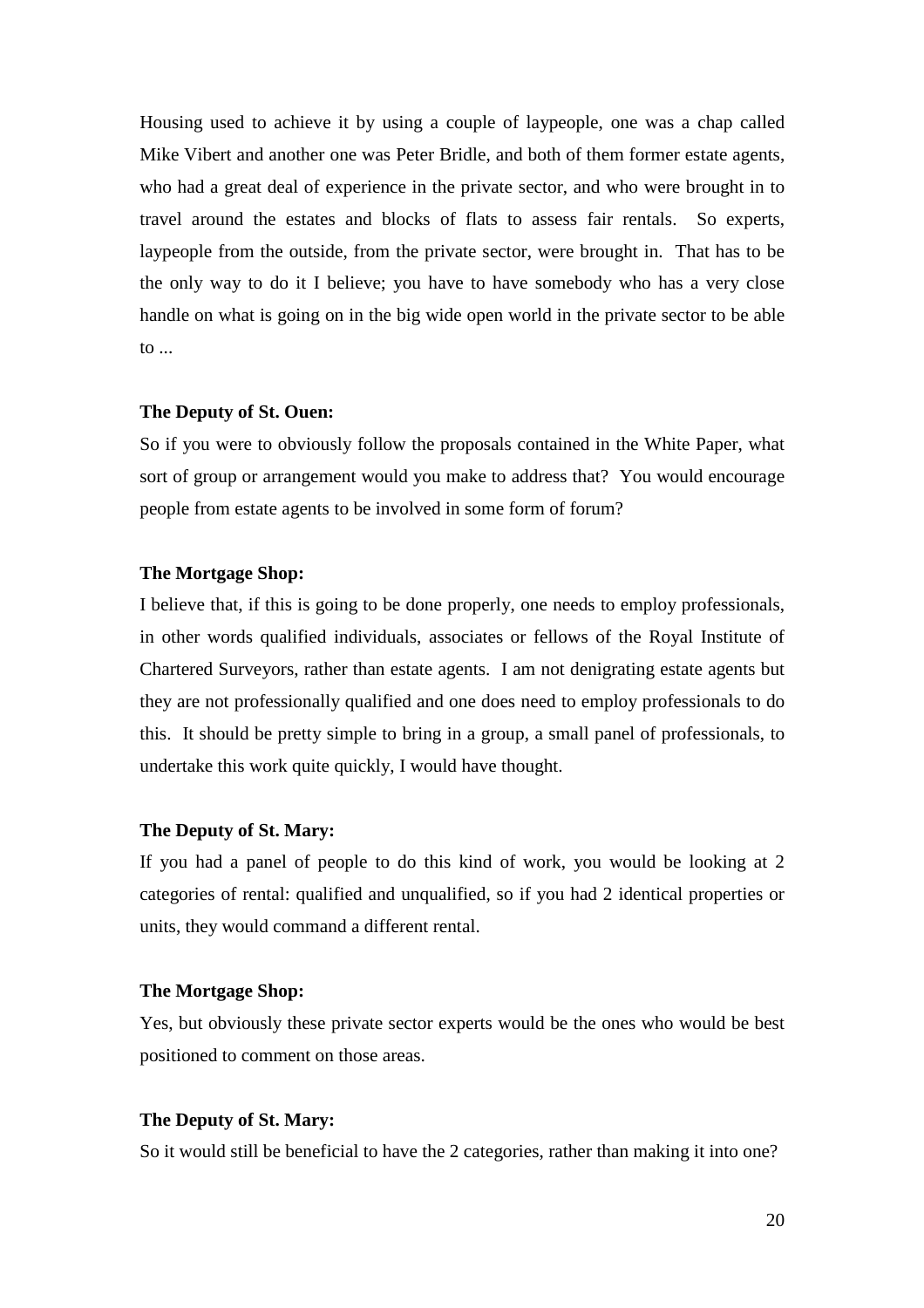#### **The Mortgage Shop:**

I think it is inevitable, because of housing regulations, to have the 2 categories, whether one likes it or not. It is a monster of one's own creation really, is it not, or the Island's own creation?

#### **The Deputy of St. Mary:**

Not to apply to the purchasing side of it, but just on the rental side, you would still think that was quite important?

#### **The Mortgage Shop:**

I think so, yes.

## **Senator A. Breckon:**

In your experience, people who are buying properties to let, are they taking a shortterm view or a longer-term view, any idea?

## **The Mortgage Shop:**

I talk to many of them, because I provide the funding for many of them, and we all adopt the attitude I think that one of the best investments in life currently, apart from vintage cars, would appear to be property. But while vintage cars probably go up in value at a ridiculous rate, the value of property is not climbing at all, but, if one takes a long-term view, then I believe that investment in bricks and mortar is still a very prudent form of investment to take. Gone are the days when people would purchase a property as an investment and to live in at the same time. Many people have benefited very well in the past. The past is gone, it will never be repeated I am sure, which is a bit of a shame in some respects. But people are now buying properties to live in, and not with a view to speculating. But those who are speculating and not living in are taking a long-term view without a doubt. I illustrate it particularly because the classic way of buying a property for investment from the small landlord's or small speculator's point of view is that they will take the mortgage on an interestonly basis, without paying back any capital, and the original concept was that after 5 years you would have accumulated maybe half a dozen houses or a couple of blocks of flats. You would then sell them on, taking your profit from the purchase 5 or 6 years ago, and that profit then enabled you to go off and do other things or to start all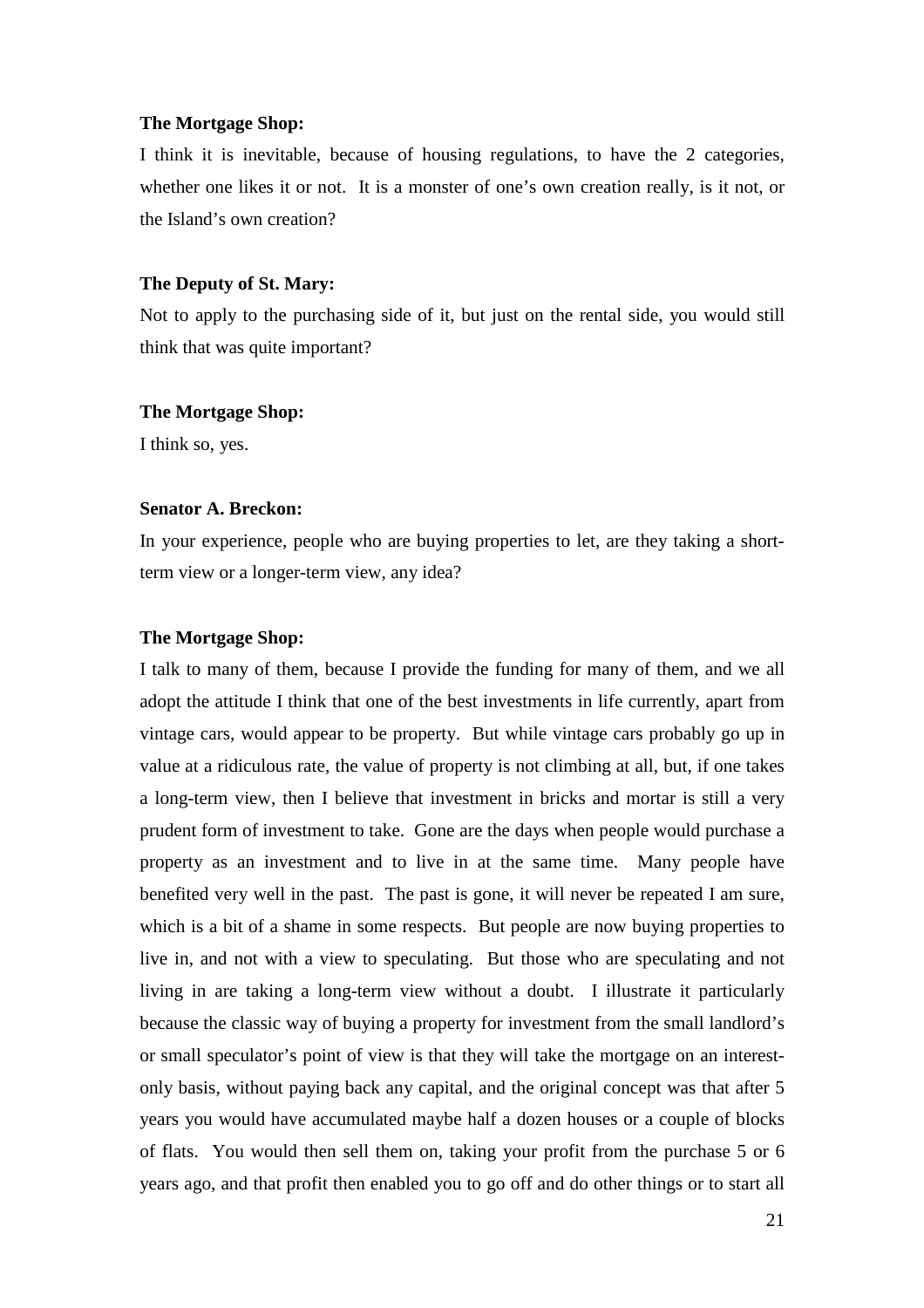over again. You did not need to pay back any capital. But now there is absolutely no point in taking interest-only on these buy-to-let mortgages, and as a result many landlords are showing great prudence and are purchasing on a repayment mortgage rather than an interest-only. So there has been a complete change of mindset in the whole culture of property acquisition in the last couple of years.

## **Senator A. Breckon:**

But the rental return is able to service the mortgage.

# **The Mortgage Shop:**

Yes.

## **Senator A. Breckon:**

With an element of

## **The Mortgage Shop:**

The banks, the building societies, have a built-in very robust underwriting criteria to ensure that affordability is there.

#### **Senator A. Breckon:**

So they would only lend, say, 75 per cent.

#### **The Mortgage Shop:**

Yes, that is the concept.

#### **The Deputy of St. Ouen:**

Do you think that enforcing a fair rent level, as is described in the White Paper, in the socially rented sector, would have a knock-on impact on the private rented sector?

## **The Mortgage Shop:**

I do not see how it can do and obviously the aim is to move more wealthy tenants out into the private sector, so creating vacancies for people who really do genuinely need to be housed. That basically is what it is all about. Tenants start at this level, move their way up, and hopefully after 10 or 15 years, if they have been successful in their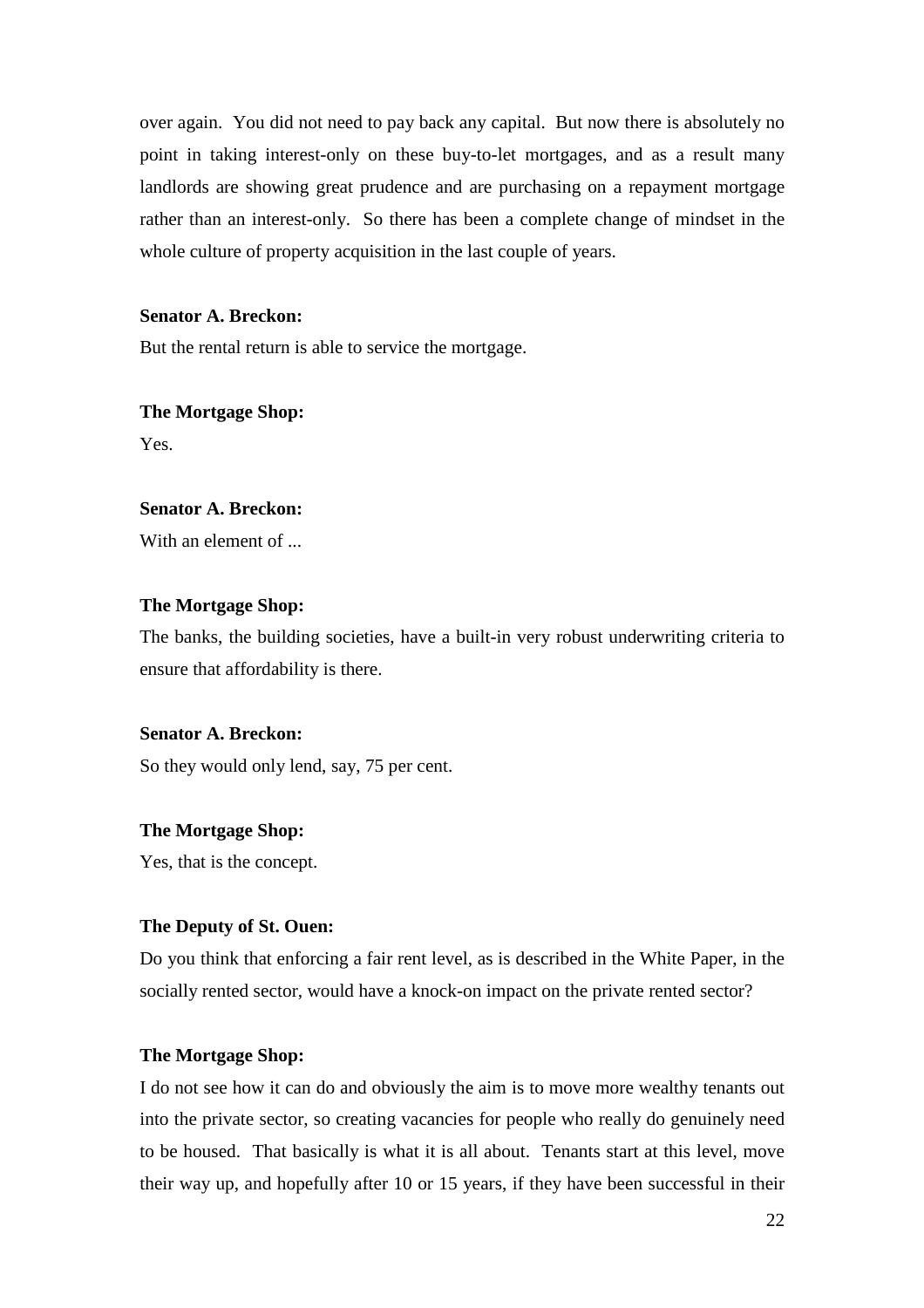lives and their jobs, then they move on and out, creating vacancies for more needy occupants.

#### **The Deputy of St. Ouen:**

Are you aware that there are quite a significant number of tenants being housed in the private rental sector that are receiving financial support through income support?

#### **The Mortgage Shop:**

I am not surprised that they are, yes.

#### **The Deputy of St. Ouen:**

Do you believe that financial support obviously at the moment is based on a varying rental value, as described by Housing? Do you not believe that there could be a relationship between increasing the States housing rents and obviously a corresponding increase in private sector rental?

## **The Mortgage Shop:**

It is inevitable there will be a knock-on effect eventually, yes. It is interesting that Duncan Gibaut and his team at the States Statistical Unit have now introduced a comment in their quarterly review of Jersey House Price Index. They also have a Jersey Rental Index as well, and they are looking at the increase, and there is an increase, a regular increase in rentals even if there has not been a commensurate increase in the last 3 or 4 years in respect to house prices. I think it is inevitable that there will be a knock-on effect if the private sector is made aware of what the public sector is asking for in respect of the unsubsidised rent for their accommodation. I do not know. It depends on how much of this information goes into the public domain.

[14:15]

#### **The Deputy of St. Ouen:**

At the moment, you are not aware of investors who are purchasing property to let to the local market, taking into account the underwriting that the Government does in relation to the payment of the rental value, regardless, dependent on the circumstances?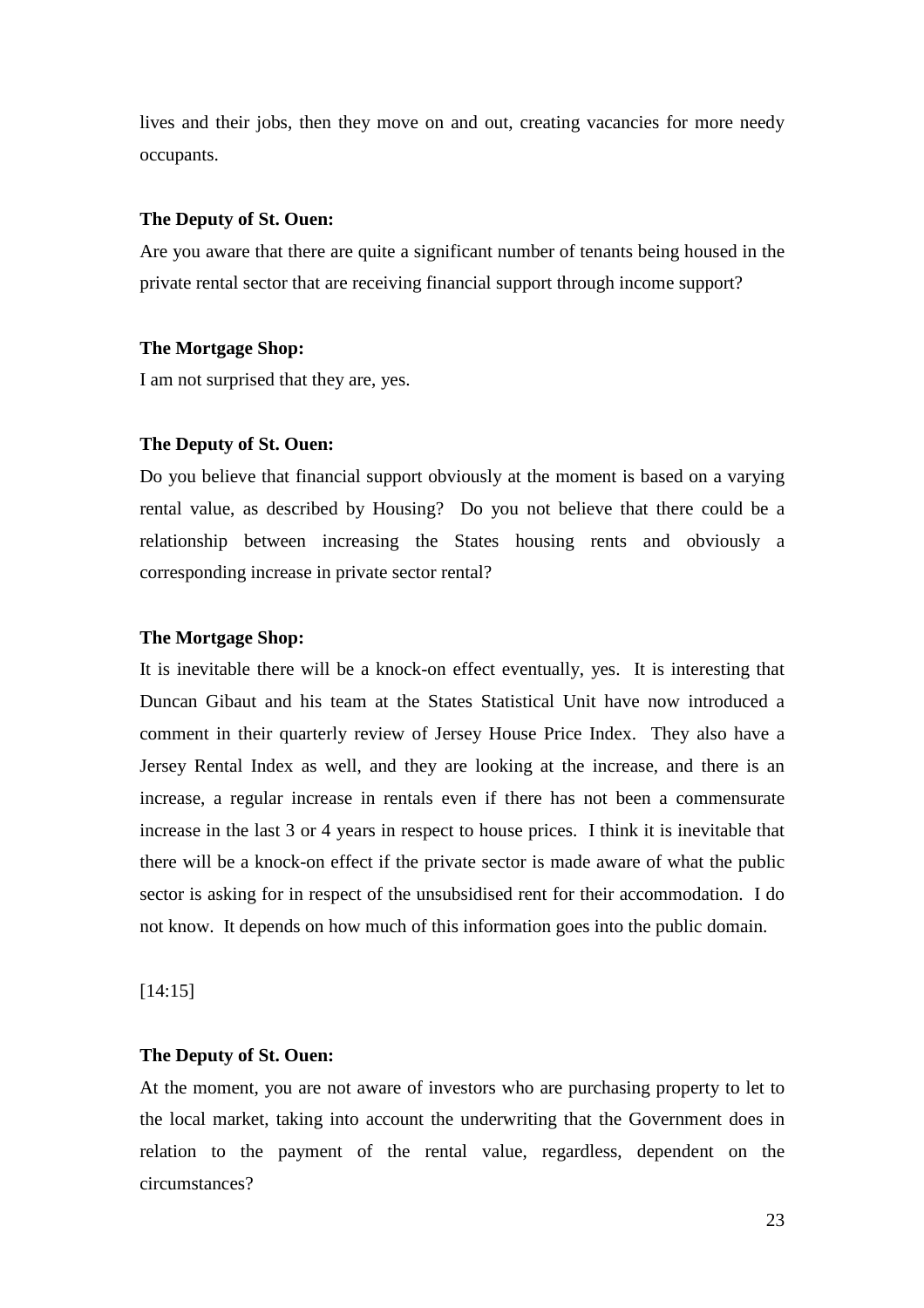#### **The Mortgage Shop:**

Most of the landlords that we know are letting to people who I am pretty certain are young professionals and who I think generally speaking are not even thinking of taking a private sector subsidy. Many probably are not even aware that it exists. It is only when children and redundancy and that sort of thing creep in that hardship occurs and people start scouting around to look at what else they might be able to do to help themselves.

#### **The Deputy of St. Ouen:**

Do you not believe that the private sector should contribute to supporting the social housing market?

#### **The Mortgage Shop:**

Supporting the local housing market; do you mean by helping to provide accommodation? This happens in the U.K. an awful lot, does it not, where private sector is frequently able to let houses and flats to the local council, and unfortunately the story there is that they would prefer to do that because they get a far higher return than they would by letting to private tenants. So therefore that shows the system is broken over there, does it not? You do not want to achieve that over here.

#### **The Deputy of St. Ouen:**

But it would be beneficial, would it not, to encourage the private sector to help accommodate local population?

#### **The Mortgage Shop:**

It could, because ...

#### **The Deputy of St. Ouen:**

Rather than necessarily invest significant sums of capital in social housing.

#### **The Mortgage Shop:**

Yes, certainly. It would certainly result in there being less capital funding required to create new builds. However, if that is going to happen, it could conceivably create a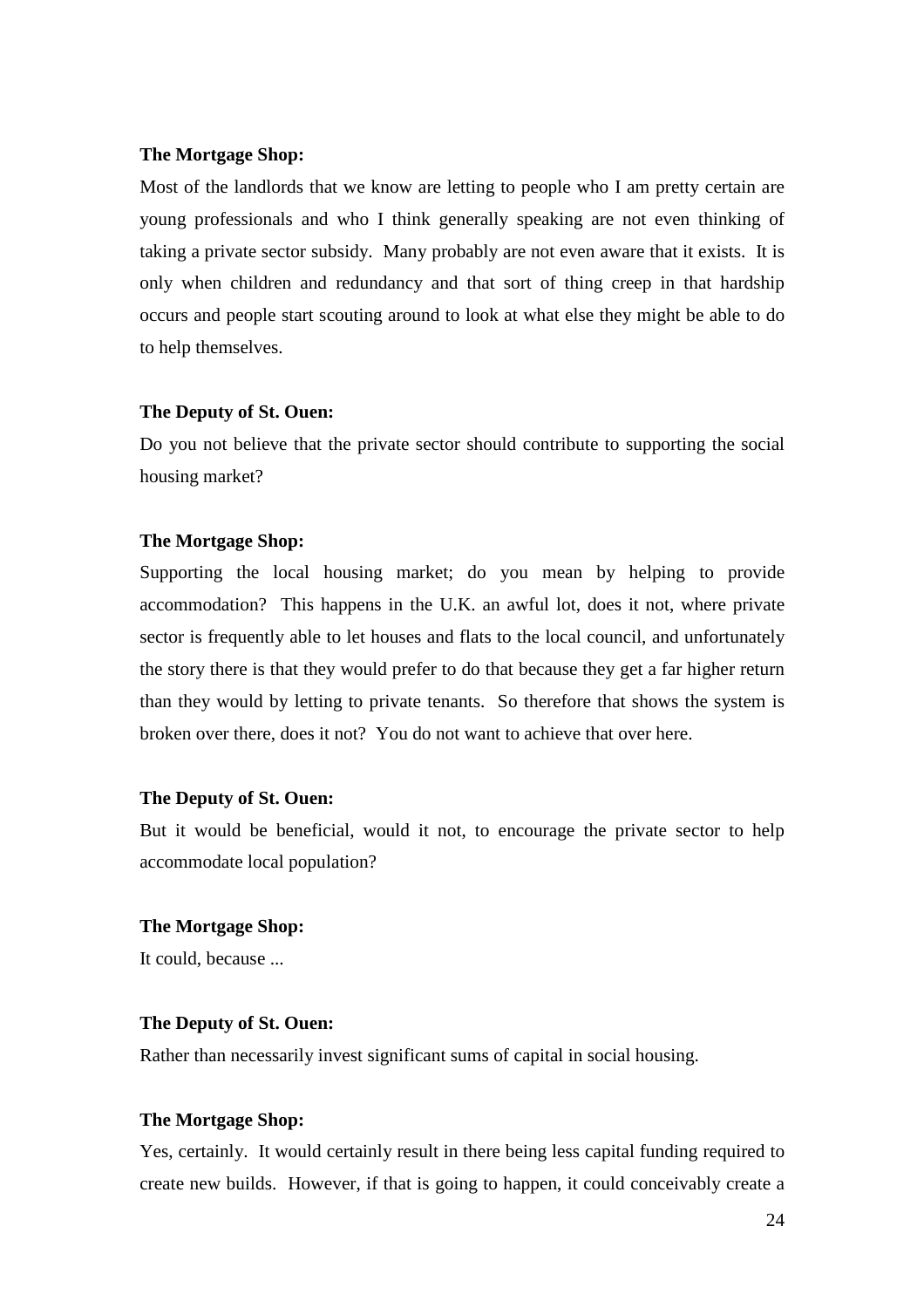shortage of private sector units for people who can afford them, and therefore rent is going to go up in the private sector, and therefore more people will find they cannot afford to live in the private sector, and then come back to the ... it is a vicious circle, is it not?

#### **The Deputy of St. Ouen:**

Do you think the balance is about right now, currently?

#### **The Mortgage Shop:**

I think it is, yes, but the Island is surrounded by sea and therefore, whatever one does, you have to be very careful not to create an imbalance, very careful. This has happened in the last couple of years with the activities of a couple of large developers in the Island who have been selling flats and houses and has created a complete imbalance in the housing market, the selling market, a complete imbalance.

#### **The Deputy of St. Peter:**

Earlier, you mentioned social housing tenants; that they could start off in that sector, but if they are successful in their careers they are able to progress and move into the private sector. Do you feel that there is enough affordable housing so that enough people are able to do that and make that change, because, if you leave social rented accommodation and try and purchase an average house, it is a massive leap and you have an enormous deposit to fund in order to be able to do that.

#### **The Mortgage Shop:**

There are 2 issues there: first of all there is the mindset. The tenants of Le Squez who were given the opportunity of purchasing the newly constructed houses there did not have deposits. Why did they not have deposits? Because they had been brought up in the culture of being tenants for the whole of their lives. They were suddenly confronted with the opportunity of buying but needing a deposit, so this did cause a problem. It is all down to education, is it not, and if one is going to start reinventing the wheel, one has to start also with the way in which the new tenants are indoctrinated and so looking at it as a temporary thing: "We are here to help you out now but we do not expect to see you for the rest of your lives." One has to create that sort of mindset I think. Affordable housing for first-time buyers does not exist at the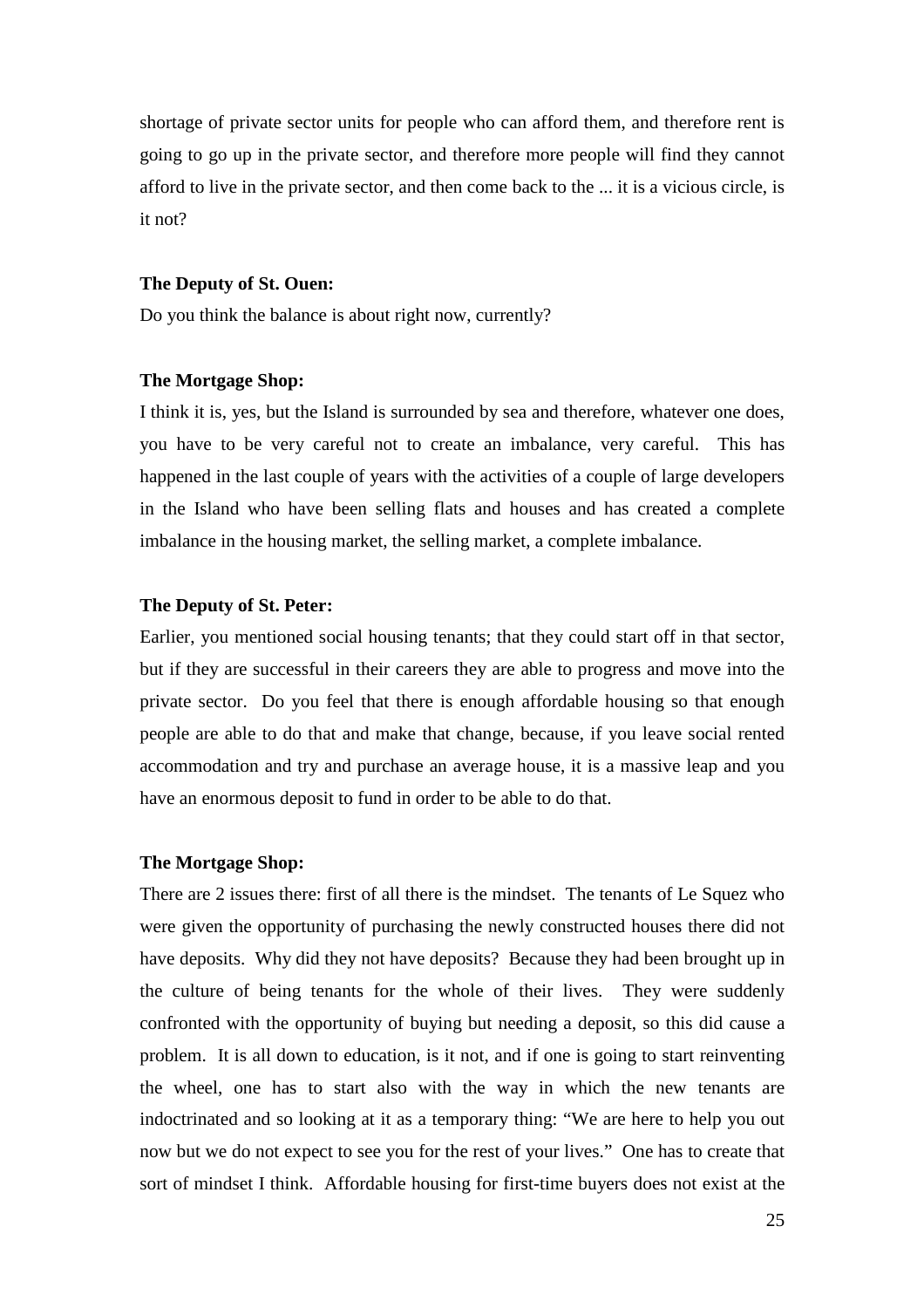present moment; it has not existed for a very long time. The Jersey Homebuyers' Scheme has not been a success; we have one house, which has become available and has been allocated to clients of ours at Oak Tree Walk or Elysee, it is the first sale that has happened for a couple of years, and I cannot find a single bank or building society willing to lend against it because the lenders are so suspicious and so fed up with the constant changes in the setup of the Homebuy scheme that nobody wants to know about it. That is just a classic example of how these schemes, set up with the best will and intentions, just do not work. The States Loan Scheme was an absolutely brilliant concept, but it needs to be completely reinvented for it to work. But again I believe it was the subsidies that were being introduced by the States on the Homebuy scheme are in many respects a mistake, and we have seen this happen where one party who has purchased dies, or they divorce, and all hell breaks loose after that because then the States come back to these people expecting them to repay the full amount. If, for example, people have bought a house for £300,000, enjoying a £100,000 subsidy on a property whose true value would be £400,000, we have to insure their lives for £400,000 rather than £300,000, or the value of the mortgage, just in case they die, because otherwise there is no question of there being any succession or inheritance or anything like that kicking in. They are causing a lot of major difficulties, I think. So what you are speaking about here, social housing, the proposals need to go hand-inhand with providing some affordable housing in the private sector for first-time buyers. I regret that statements in the press suggesting that houses can be built for £200,000 are totally and utterly misleading and do nothing but cause a great deal of upset, which then turns to resentment on the part of young first-time buyers, potential buyers.

#### **The Deputy of St. Ouen:**

How do you define affordable housing?

#### **The Mortgage Shop:**

Affordable housing is really dictated I think by the banks rather than anything else, and also what is available in the market. It is an almost impossible situation, which the Island finds itself in, because of the demand over supply will inevitably always carry a much higher value than in another environment where, if you cannot buy in Jersey you can just sort of go to the council next door, the Parish next door, and buy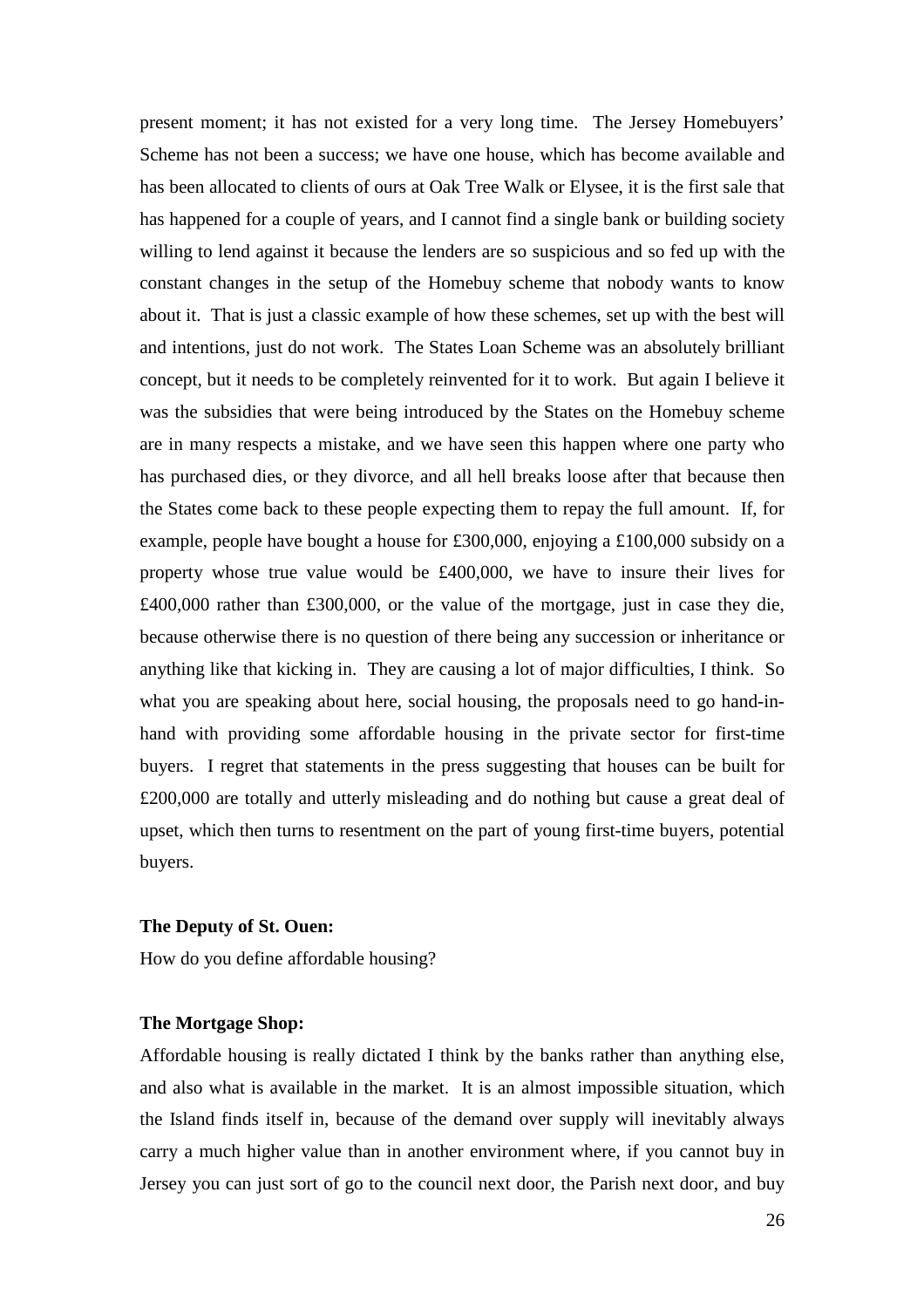in the borough of Guernsey or something like that, just by driving down or catching a train or a bus. So you cannot do that in Jersey, so inevitably there will always be a very high cost applied to housing. I believe frankly that, rather than first-time buyers aspiring to knock all the bottom rungs off the housing ladder, starting with a one-bed flat, then a 2-bed flat, then a 2-bed house, then a 3-bed house, many of them aspire to move straight into a 3-bed house whether they need those 3 bedrooms or not. Those days are gone and I really believe that first-time buyers are going to have to condition themselves to acknowledging they are probably going to become flat dwellers for the rest of their lives, albeit flats that they own. In that way you are therefore reducing the overall costs that people are having to find to become homeowners.

#### **The Deputy of St. Mary:**

You say that building first-time buyers' homes for £200,000 is not achievable. It is not achievable with our current method of building, but it is achievable if we were all allowed to alter the method of build.

## **The Mortgage Shop:**

That is a planning control, a planning situation, and planning I know over many years, because I was involved in the original Jersey Design Guide with Senator John Le Marquand and others, many years ago, and this resulted in a number of estates being constructed, classic examples being Gorey Village, which was all constructed under the Jersey Design Guide, and there one had certain basic principles one applied to include very good quality fittings in regard to door furniture, hinges, kitchen units, bathroom furniture, windows, insulation, and also adding maybe a porch or a dummy chimney stack or something like that, just to give the house a bit of character. But that fundamental concept has continued through and I know that Freddie Cohen was very keen on adding even more embellishments and very fundamental alterations. But the fact still remains that planning are going to be the biggest stumbling block I think in those proposals. From what I can understand, the £200,000 houses are certainly self-assembly, Swedish style or Scandinavian style, but with very limited facilities in regard to kitchens and bathrooms and one has to be careful one is not creating the slums of the future. I do not support the concept that housing should be more expensive in Jersey just because there is a patch of sea between us and the suppliers. I do not support that concept at all and know full well that many of my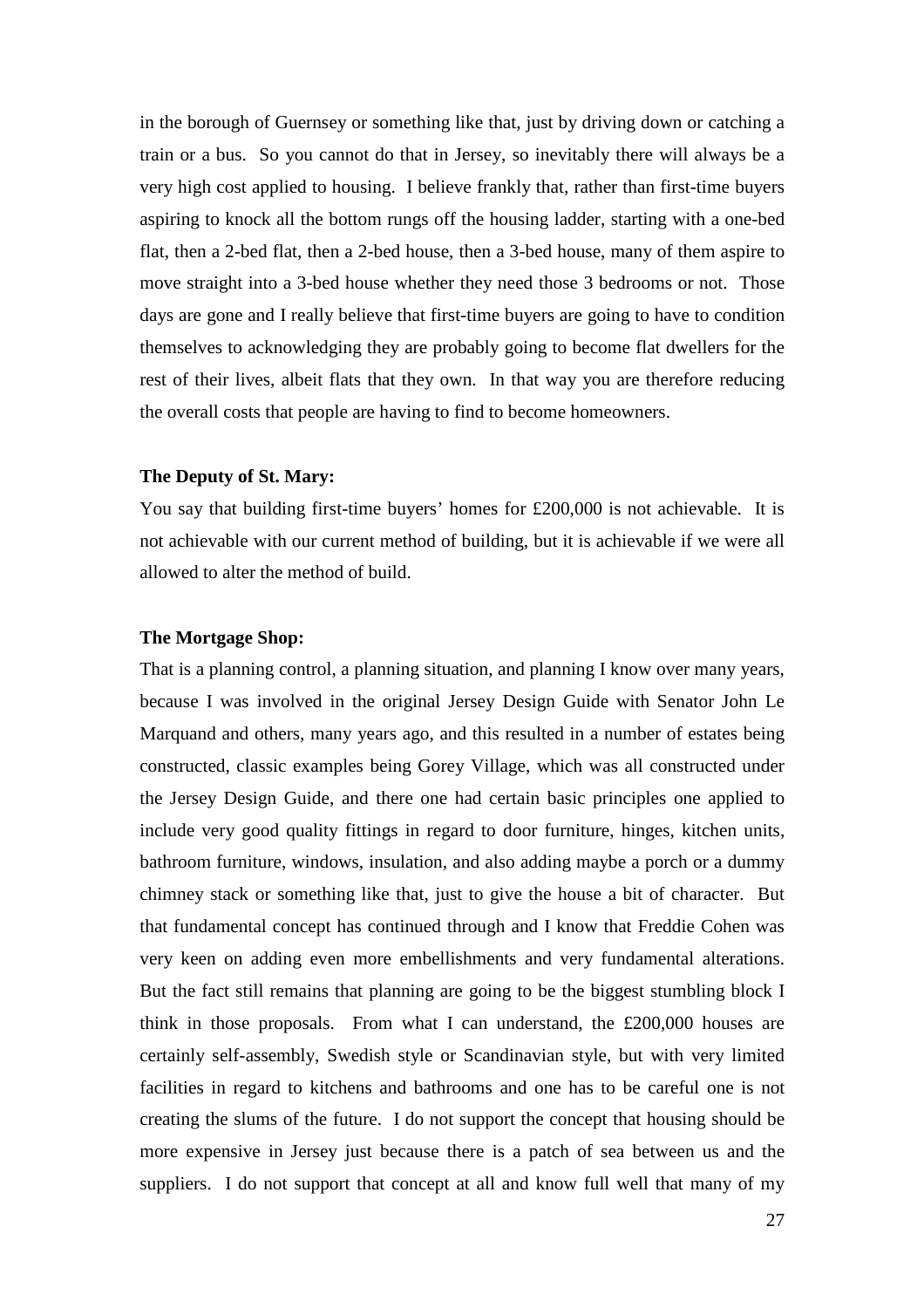clients are able to build perfectly adequate 3-bedroom houses for £180,000 to £200,000 when they act as the contractors and subcontract work out to friends and relatives and take advantage of trade accounts at Normans and Pentagon and so on and so forth. Not everyone is in that position and what this does not take into account is the very high cost of land acquisition and in many of these cases people are gifted plots by their parents or build in the back garden or inherit something from an aunt and uncle or build in the corner of the farmyard or something like that. That is the only way they are able to achieve these great reductions.

#### **The Deputy of St. Mary:**

That is at the moment, but nevertheless if we were to change the category of build into prefabricated for a certain band at the bottom end of the market only that would get the people off the social housing and give them a chance to buy at that stage.

#### **The Mortgage Shop:**

Yes, being very careful, as I say, that one does not create slums or ghettos in the future as a consequence. Although prefabs, classic examples I think are Grasset Park down at Georgetown, and there were 2 types of construction there, built under the trade name of Airey and Neave, these houses were essentially 4 metal posts sunk into concrete foundations and they formed the 4 corners of the house, and you just slotted in building blocks like Lego or something like that – BAKO was the method - and they just slapped a roof on. These things were only meant to last for 20 years but they were built in the very early 1950s and are still up and being sold now as a going concern, so it does prove that prefabs can survive for longer than intended.

#### **The Deputy of St. Mary:**

Well a classic example of that is the German Second World War billeting huts.

#### **The Mortgage Shop:**

There are not many of them left now though, are there? But they did last.

### **The Deputy of St. Mary:**